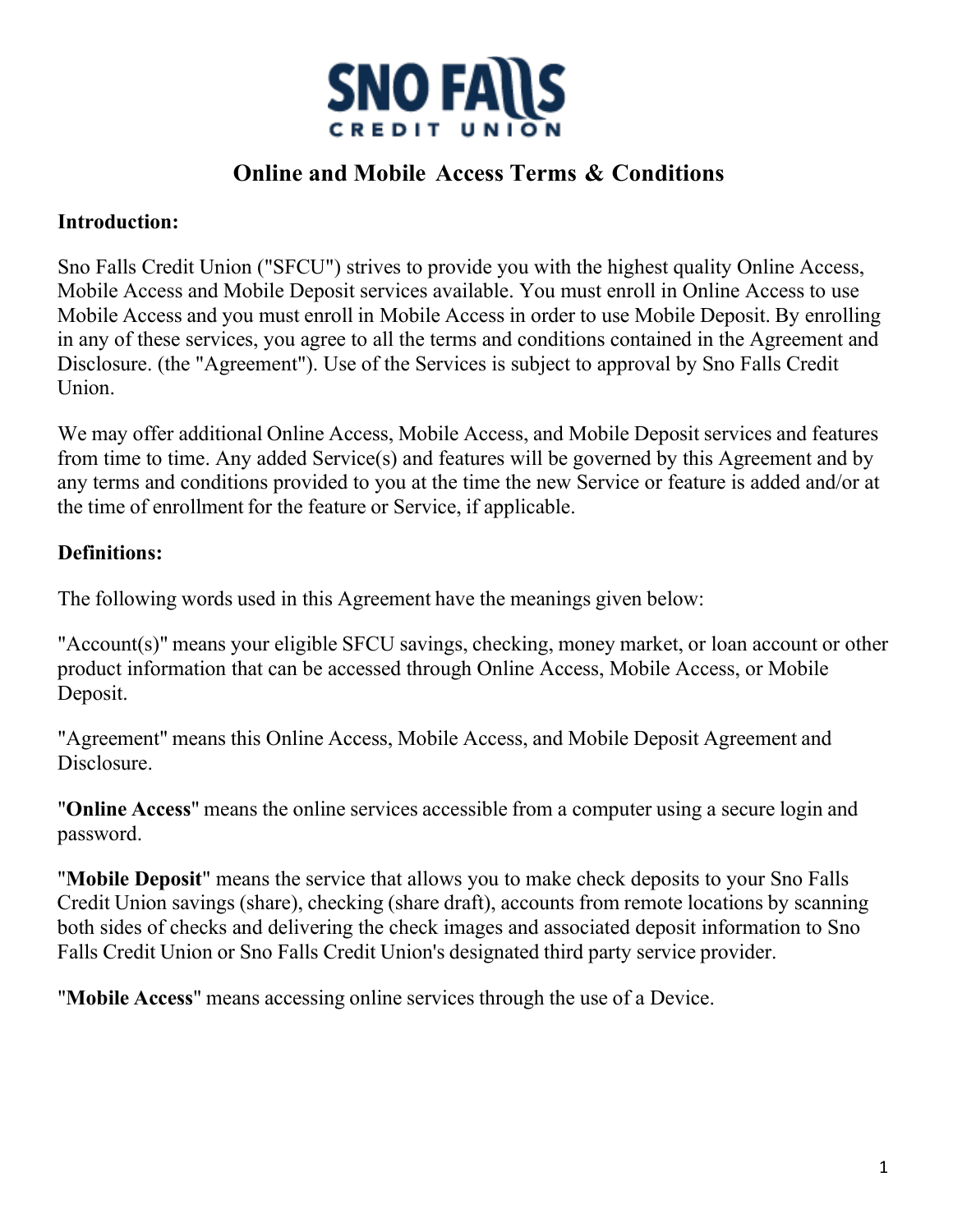"Device" means a supportable mobile device including a cellular phone, smart phone, or other mobile device that is web-enabled. Your wireless carrier may assess fees for data, text messaging, or web services. Please consult your wireless plan provider for details.

"You" and "Your(s)" means each person with authorized access to your Account(s) through the Services.

"Service" or "Services" means the Online Access, Mobile Access, and Mobile Deposit services described in this Agreement.

"We," "Us," "Credit Union," and "SFCU" means Sno Falls Credit Union.

"Website" means SFCU's website: [www.snofalls.com.](http://www.snofalls.com/)

# **Agreement:**

This Agreement contains the terms that govern your use of the Service. You may use the Services to access your accounts through the Internet or Device. By using any of the Services to access an Account, you are agreeing to the terms of this Agreement which supplements the terms and agreements of your Account(s) to which you have previously agreed.

Your Accounts will continue to be subject to the agreements otherwise governing them, except where it is noted in this Agreement. Additionally, each Account will be subject to the following:

- The terms or instructions appearing on a screen when using Online Access, Mobile Access, or Mobile Deposit;
- SFCU rules, procedures, and policies applicable to each Account;
- The rules and regulations of any funds transfer system used in connection with Online Access, Mobile Access, or Mobile Deposit, and all applicable state and federal laws and regulations.

# **Account Access:**

You may access your Account through the Services to obtain balances, transaction history, and other information and perform the transactions described herein. All Accounts will be linked by the means of the Member Number.

Your Account or any other access device or method (including the Services) may not be used for any illegal activity or transaction. You understand that you may not utilize your Account or the Services for the purchase of any goods or services on the Internet that involve online gambling of any sort. Prohibited activity and transactions include, but may not be limited to, any quasi-cash or online gambling transaction, electronic commerce gambling transaction conducted over an open network, and any betting transaction including the purchase of lottery tickets or casino gaming chips or off-track betting or wagering. We may deny authorization of any transactions identified as gambling. However, in the event that a transaction described in this paragraph is approved and processed, you will still be responsible for such charges.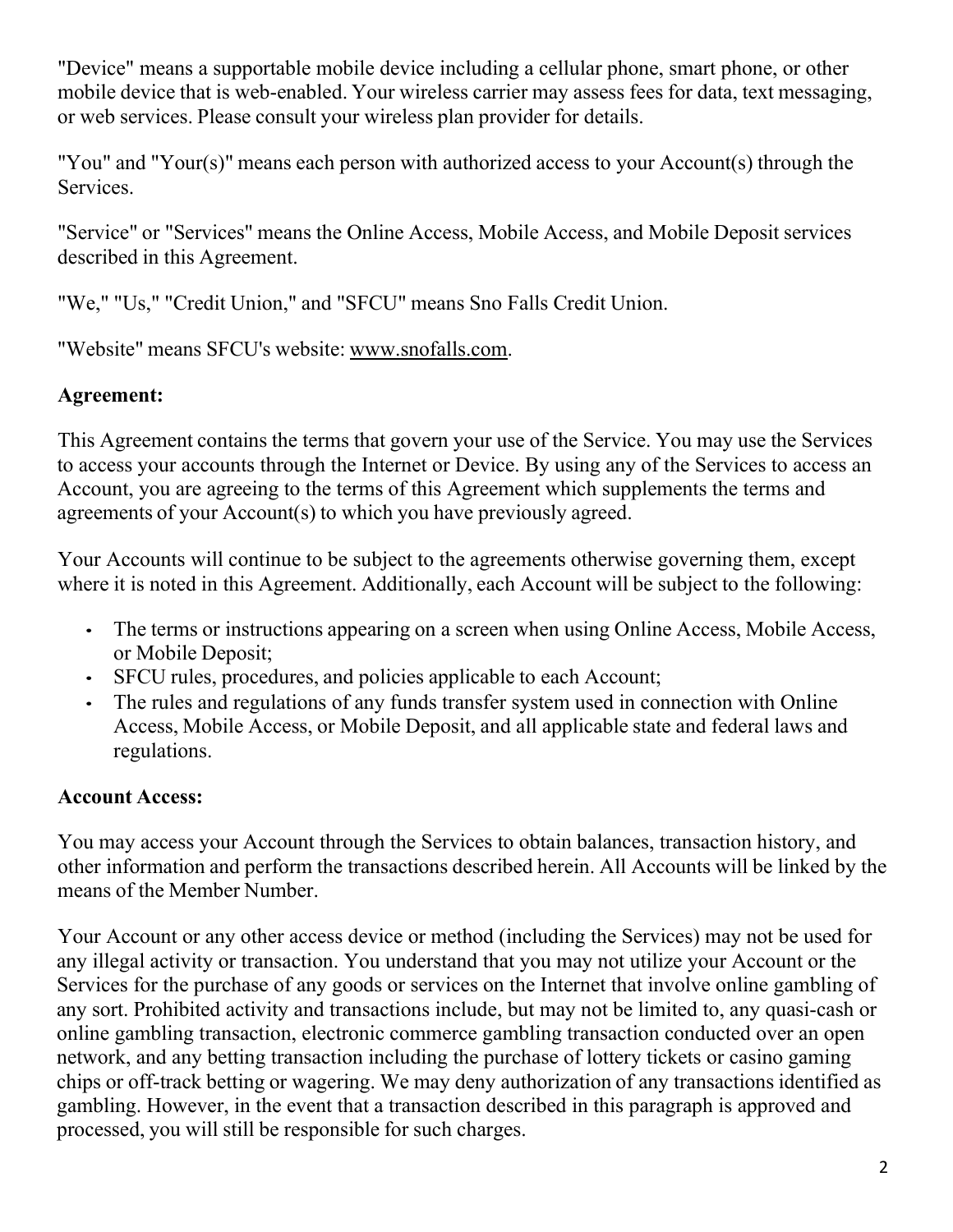# **Business Days:**

Monday - Friday, excluding Federal Holidays.

# **Confidentiality:**

We will abide with the SFCU Privacy Policy in all transactions with you.

# **Changes:**

Except as otherwise required by law, rule, or regulation, we may add to, modify, delete from, or change the terms of this Agreement from time to time or at any time. When changes are made, you will receive written notice, at least thirty (30) days prior to the effective date of the change(s), if the change would result in: (1) increased fees; (2) increased liability for you; (3) fewer types of available electronic fund transfers; or (4) stricter limitations on the frequency or dollar amount of transfers. For other types of changes, we are not required to give prior notice, but we will provide written notice of the changes no later than the effective date. We are also not required to give prior notice if an immediate change in terms or conditions is necessary to maintain or restore the security of an Account or an electronic fund transfer system. If we make such a change permanent and disclosure would not jeopardize the security of the Account or system, we will notify you in writing on or with the next regularly scheduled periodic statement or within 30 days of making the change permanent. You may choose to accept or decline changes by continuing or discontinuing the use of the Services. Changes to fees or terms applicable to Accounts are governed by the agreement otherwise governing the applicable Account.

# **Fees:**

See Service Fees Schedule located at the Website. There are no monthly fees for accessing Online Access, Mobile Access, or Mobile Deposit.

Other fees may be assessed and billed separately by your internet service provider or Device provider. All telephone or wireless charges associated with your use of the Service are your responsibility. All other fees which have been separately disclosed to you in connection with your Account(s) will continue to apply to those Account(s) and to your use of the Service.

A stop payment placed on a preauthorized electronic payment is subject to a fee as disclosed in our Schedule of Fees and Charges for each stop payment order you give. If you request a copy of the documentation relative to a Service transaction (except if the documentation is for resolution of a billing error), a fee equal to our reasonable cost of reproduction will be charged. Any fees charged will be deducted from your savings account or checking account.

# **Description of Service:**

1. **Online Access**. Upon approval, you may use your computer to access your accounts. You must use your username and password to access your accounts. Online Access is accessible seven (7) days a week, 24 hours a day. However, from time to time, some or all of the Credit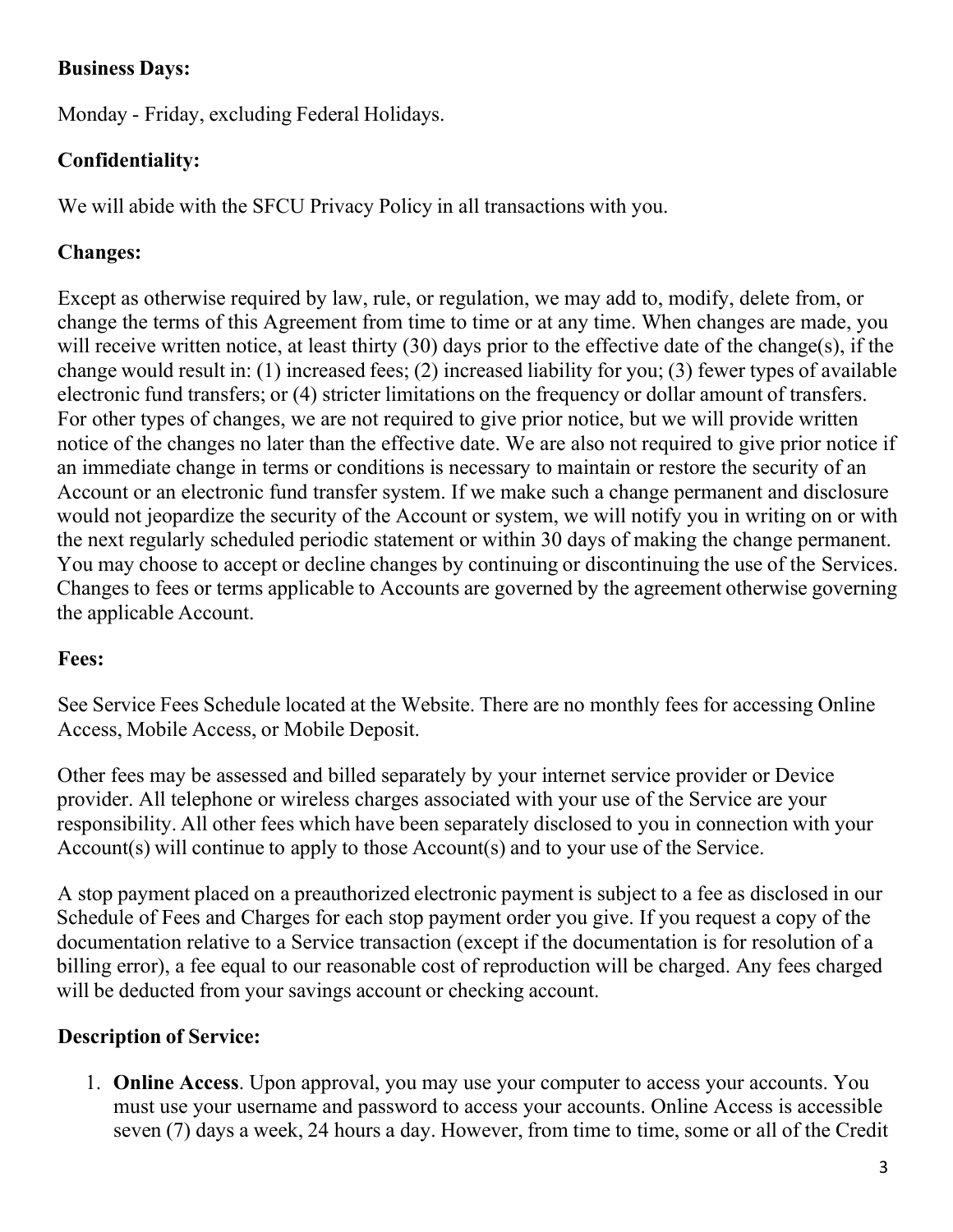Union's Online Access may not be available due to system maintenance. You will need a computer, connection to the Internet and a web browser. The web address to access Online Access is [www.snofalls.com. Y](http://www.snofalls.com/)ou are responsible for the installation, maintenance and operation of your computer. The Credit Union will not be responsible for any errors or failures involving any Internet connection or your computer. At the present time, you may use Online Access to:

- <sup>o</sup> Transfer funds between your savings, checking, money market and loan accounts.
- <sup>o</sup> Transfer funds between your account and another member's account with SFCU.
- <sup>o</sup> Transfer funds between your SFCU savings and checking accounts and your accounts with another financial institution.
- <sup>o</sup> Review account balance and transaction history for your savings, checking, and loan accounts.
- <sup>o</sup> Review information on your loan account including due dates, finance charges, interest rate and balance information.
- <sup>o</sup> Make bill payments from your checking account through Bill Payment Service.
- <sup>o</sup> Transactions involving your deposit accounts will be subject to the terms of your Membership and Account Agreement and transactions involving a line of credit or loan account will be subject to your Loan Agreement and Disclosures, as applicable.
- 2. **Bill Pay Services**. When you enroll in Bill Pay, you must designate your checking account as the account from which payments that you authorize will be deducted. You will be given the ability to set up merchants, institutions or individuals that you would like to pay. We reserve the right to not allow the designation of a particular merchant or institution. Please refer to the Bill Pay Service Addendum for additional terms regarding bill payment transactions.
- 3. **External Account Transfer Services**. When you setup External Account Transfers, you may make electronic transfer of funds between your SFCU savings or checking accounts and an enrolled checking or savings account that you own at another financial institution. You also accept the following conditions:
	- o You represent that you are an owner of the External Account and are authorized by any other owners of the external account to enroll that account to make external transfers.
	- o You authorize SFCU to initiate credit and debit transactions on the external account entered through SFUC'S Online Banking, or to correct any errors that SFCU identified in conjunction with the transfer request.
	- o All External Account Transfers are subject to the rules and regulations of the other financial institution. You agree not to transfer any funds to an external account where the transfer would not be allowed under the rules and regulations of such accounts.
	- o SFCU reserves the right to reject an enrollment request for any reason, including without limitation positional fraud or misuse.
	- o Transfers to payees outside of the United States are prohibited and may not be issued under any circumstances. The Credit Union reserves the right to refuse any transfer and we will notify you if we are unable to perform a transfer designated by you. This notification is not required if you attempt to make a prohibited transfer or an exception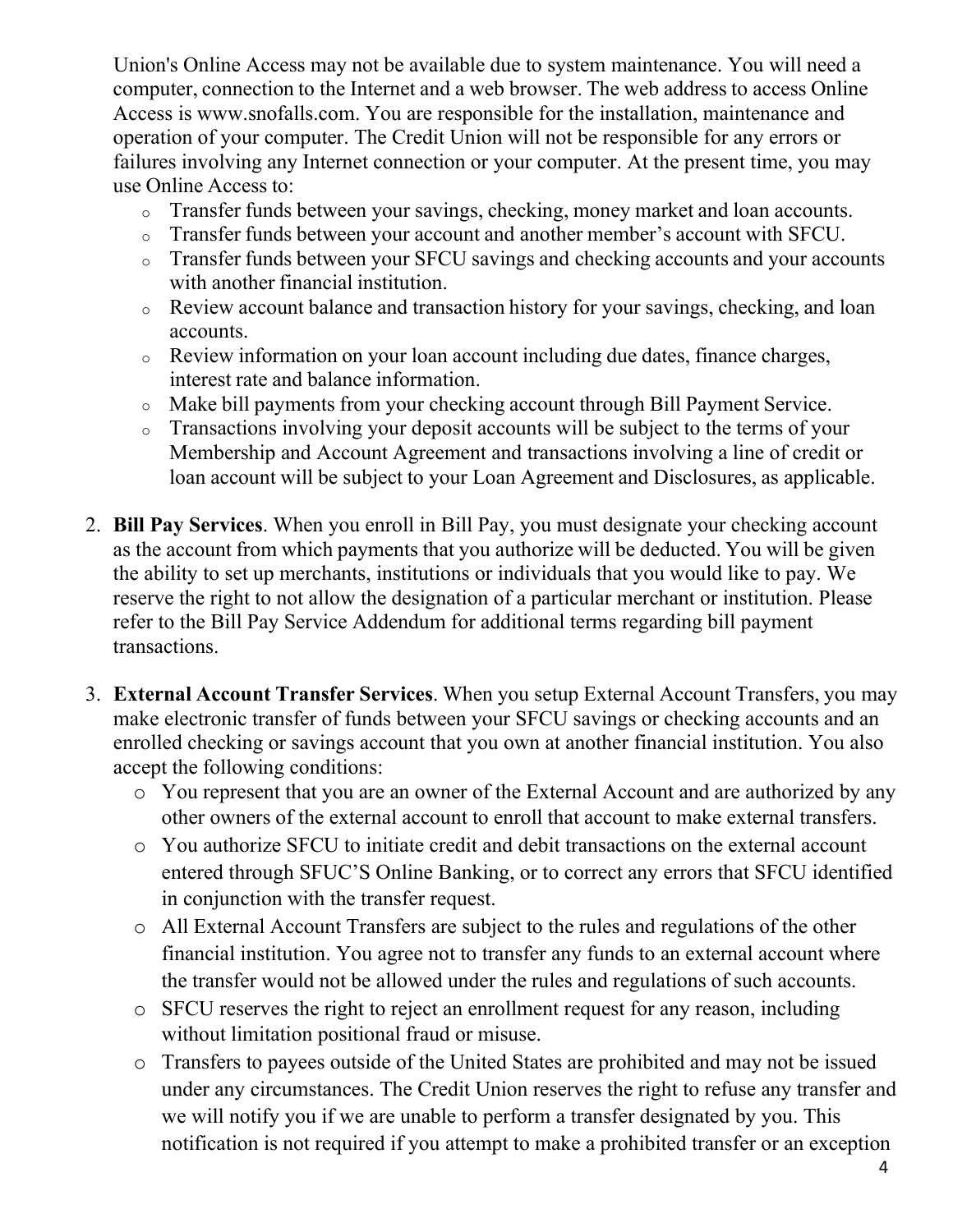transfer under this Agreement.

- o As a condition to using External Account Transfers, you agree that you are solely responsible for the use of the service and that you will use the service in accordance with this Agreement. You agree it is your responsibility to ensure you enter valid and correct external account information. External Account Transfers sent to invalid or incorrect account numbers may be not recoverable and the Credit Union is not responsible for returning funds due to an unrecoverable External Account Transfer error. You agree that you will not attempt to circumvent the security features of Online Banking or the External Account Transfer Service, make any improper or unauthorized transfer of funds and that you are prohibited from engaging in conduct that would violate the proprietary rights of the owner(s) of Online Banking and this service as well as accessing or using Online Banking or this service in any other unauthorized manner.
- o You agree to be liable to the Credit Union and its vendors, for any claims, losses, liabilities, damages, expenses or costs arising as a result of the negligent or intentional misuse of External Account Transfers or Online Banking by you or your authorized users. You are prohibited from using the services for any activity that:
	- Would result in you being or becoming a "money service business" as defined in the Bank Secrecy Act and its implementing regulations.
	- Knowingly accepts restricted transactions in connection with another person in unlawful Internet gambling as defined in the Unlawful Internet Gambling Enforcement Act and Regulation GG (Prohibition on Funding of Unlawful Internet Gambling).
	- Directly or indirectly relates to the use of the service that is illegal or fraudulent.
- 4. **Online Access Limitations**. The following limitations on Online Access transactions may apply:
	- <sup>o</sup> **Transfers**. You may make funds transfers between your enrolled accounts, to other member accounts or to enrolled accounts you have with other financial institutions. However, transfers from your savings accounts will be limited to a total of six (6) in any one month. For transfers to other member accounts, the other member must provide you with the account number. You may use this information along with the member's name to transfer funds. The "Transfer to another Member" feature is limited to a daily transfer limit of \$2,500. Otherwise, you may transfer or withdraw up to the available balance in your account or up to the available credit limit on a line of credit at the time of the transfer, except as limited under this Agreement or your deposit or loan agreements. Additional transfer limitations may apply to External Account Transfers. The Credit Union reserves the right to refuse any transaction that would draw upon insufficient or unavailable funds or lower an account below a required balance.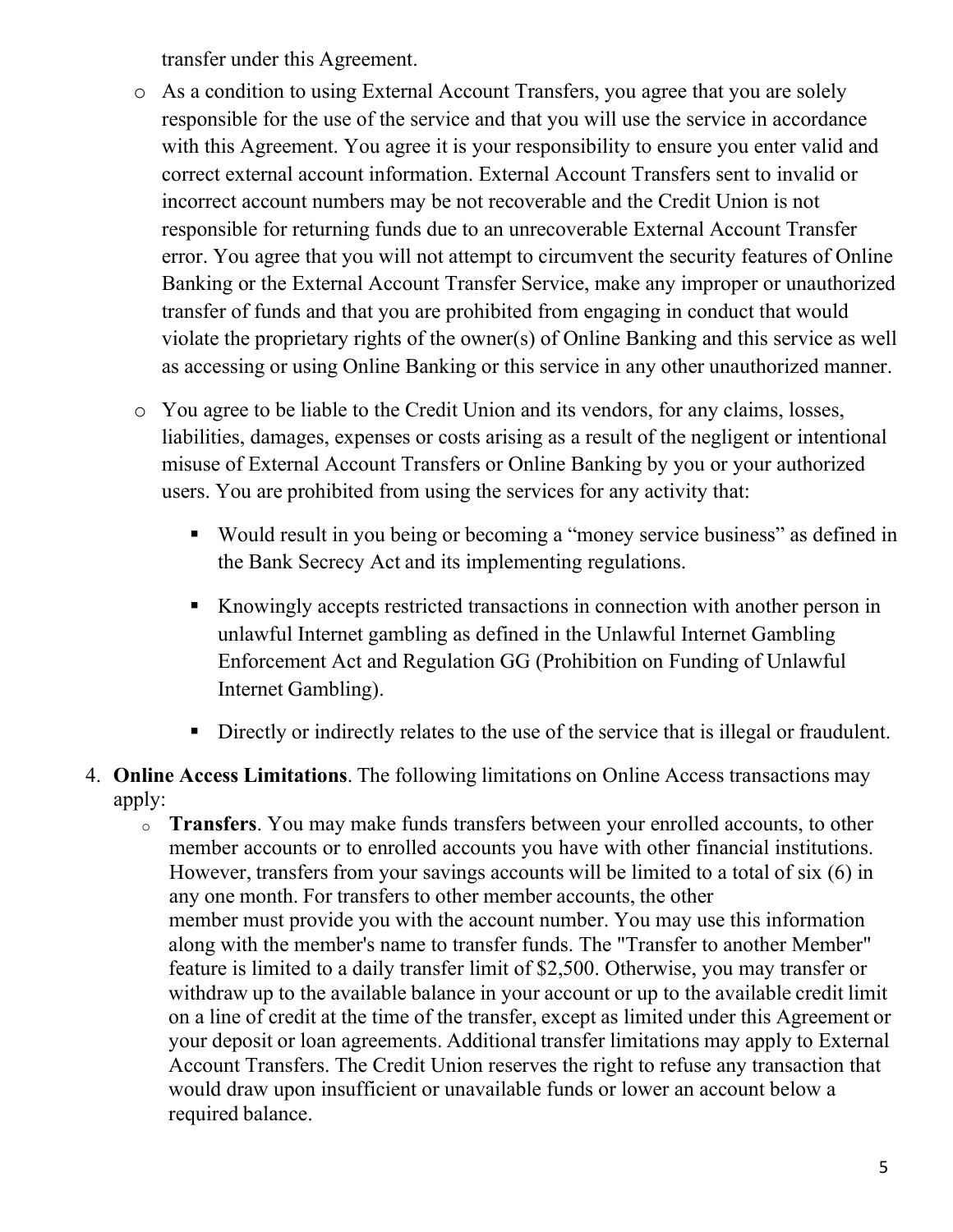Federal Regulations limit the number of transfers allowed from a savings or money market account per month. Online Access and Mobile Access transfers count towards this limit. Each transfer from a savings or money market account using Online Access or Mobile Access is counted as one of the six limited transactions permitted each month. We may also limit the type, frequency, and amount of transfers for security purposes and may change or impose the limits without notice, at our option as permitted by Law. You agree to confirm the completion of each transfer in your account balance and transaction history before withdrawing transferred funds.

<sup>o</sup> **Mobile Access**. Mobile Access is offered as a convenience and supplemental service to our Online Access services. It is not intended to replace access to Online Access from your personal computer or Mac, or other methods you use for managing your accounts and services with us. Mobile Access allows you to access your Credit Union account information, make loan payments, transfer funds, and conduct other Access transactions within your eligible SFCU accounts.

To utilize Mobile Access services, you must be enrolled in Online Access.

You may use Mobile Access to transfer funds between your eligible SFCU accounts. You may use Mobile Access to transfer to or from an Account at another financial institution.

You must have sufficient funds available in the selected Accounts at the time the transfer is received, including available overdraft protection (if applicable). We may process transfers that exceed your available balance at our sole discretion. Applicable fees may apply as permitted by Law.

<sup>o</sup> **Mobile Deposit**. You can use Mobile Deposit to deposit checks using your Device by taking a picture with your Device of the front and back of the check and transmitting it (along with verification information), using the Mobile Deposit service, to the Credit Union.

We reserve the right to limit the types and numbers of accounts eligible and the right to refuse to make any transaction you request through the Service. We may also reserve the right to modify the scope of the Service at any time.

The Service may not be accessible or may have limited service over some network carriers. The Service also may not be supported by all Devices. SFCU cannot guarantee and is not responsible for the availability of data services provided by your mobile carrier, such as data outages or "out of network" issues.

### **Use of the Service:**

We may modify the Service from time to time at our sole discretion. In the event of any modifications, you are responsible for making sure you understand how to use the Service as modified. You also accept responsibility for making sure that you know how to properly use your Device and we will not be liable to you for any losses caused by your failure to properly use the Service or your Device.

# **Other Agreements:**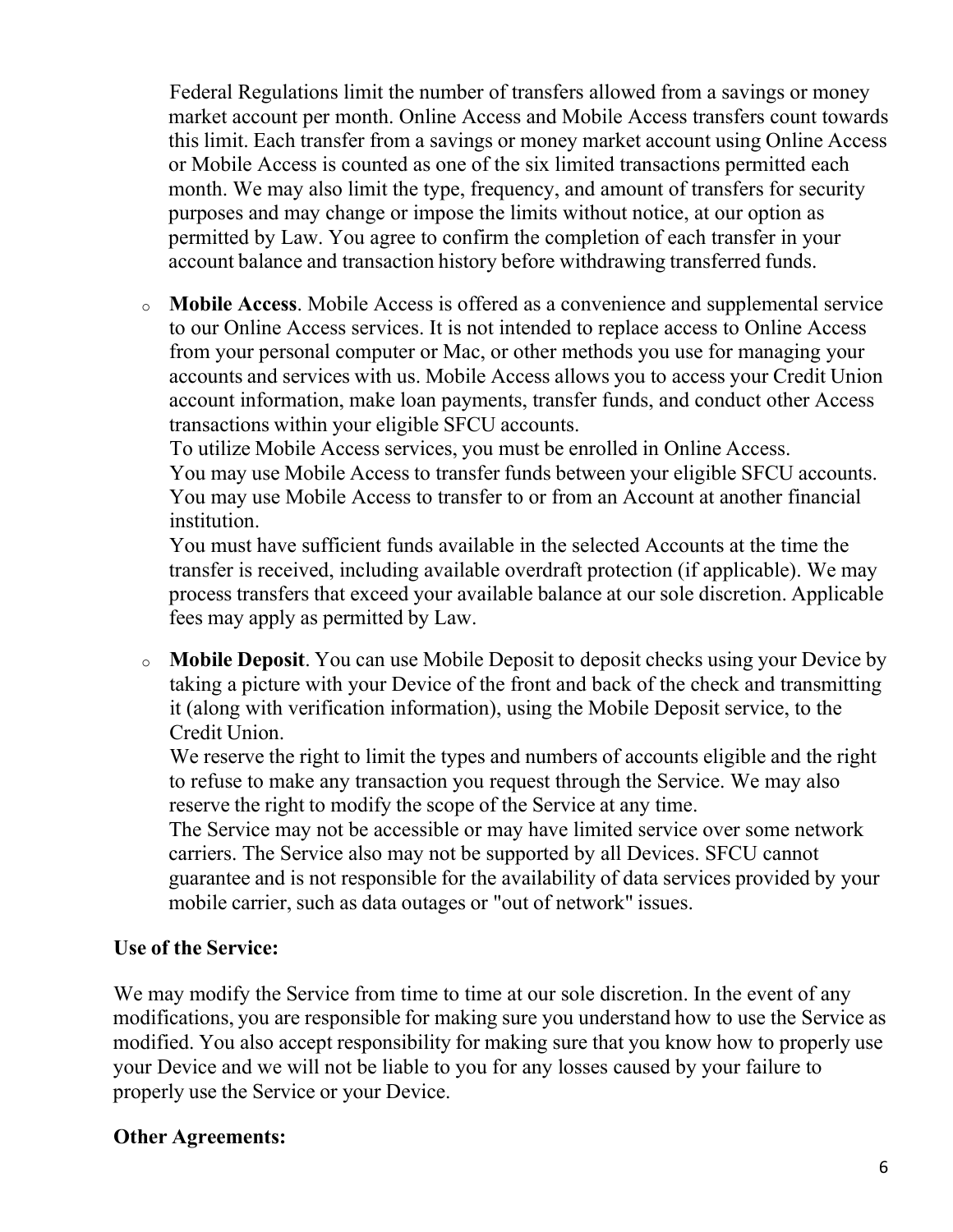You agree that, when you use the Service, you remain subject to the terms and conditions set forth in your existing agreements with us and any unaffiliated service providers, including, but not limited to, your mobile service provider and that this Agreement does not amend or supersede any of those agreements.

You understand that those agreements may provide for fees, limitations, and restrictions which might impact your use of the Service (such as data usage or text messaging charges imposed on you by your mobile service provider). You also agree to be solely responsible for all such fees, limitations, and restrictions. You agree that only your mobile service provider is responsible for its products and services and you also agree to resolve any issues or problems with your provider directly with the provider without involving us.

You agree to review your Account disclosures carefully, as they may include transaction limitations and fees which may apply to your use of the Service.

# **Equipment and Software:**

SFCU does not guarantee that your Device or mobile phone service provider will be compatible with the Service. Mobile phones and other Devices with internet capabilities are susceptible to viruses. You are responsible to ensure that your Device is protected from and free of viruses, worms, Trojan horses, or other similar harmful components (collectively referred to as "viruses") which could result in damage to programs, files, and/or your phone or could result in information being intercepted by a third party. **SFCU WILL NOT BE RESPONSIBLE OR LIABLE FOR ANY INDIRECT, INCIDENTAL, SPECIAL, OR CONSEQUENTIAL DAMAGES WHICH MAY RESULT FROM SUCH VIRUSES**. SFCU will also not be responsible if any non-public personal information is accessed via the Service due to any of the above named viruses residing or being contracted by your Device at any time or from any source.

The Credit Union is not responsible for errors or delays or your inability to access the Service caused by your Device. We are not responsible for the cost of upgrading the Device to remain current with the Service. We are not responsible for any damage to the Device or the data within.

# **Mobile Deposit Requirements:**

To use Sno Falls Credit Union's Mobile Deposit service you must be a member with an account in good standing. You must have a suitable mobile device. Sno Falls Credit Union is not responsible for any technical difficulties you experience attempting to use Mobile Deposit.

Deposits are subject to verification and may not be available for immediate withdrawal. Deposit limits and other restrictions apply. SFCU reserves the right to impose limits on the amount(s) and/or number of deposits that you submit using the Mobile Deposit service and to modify such limits from time to time. If we permit you to make a deposit in excess of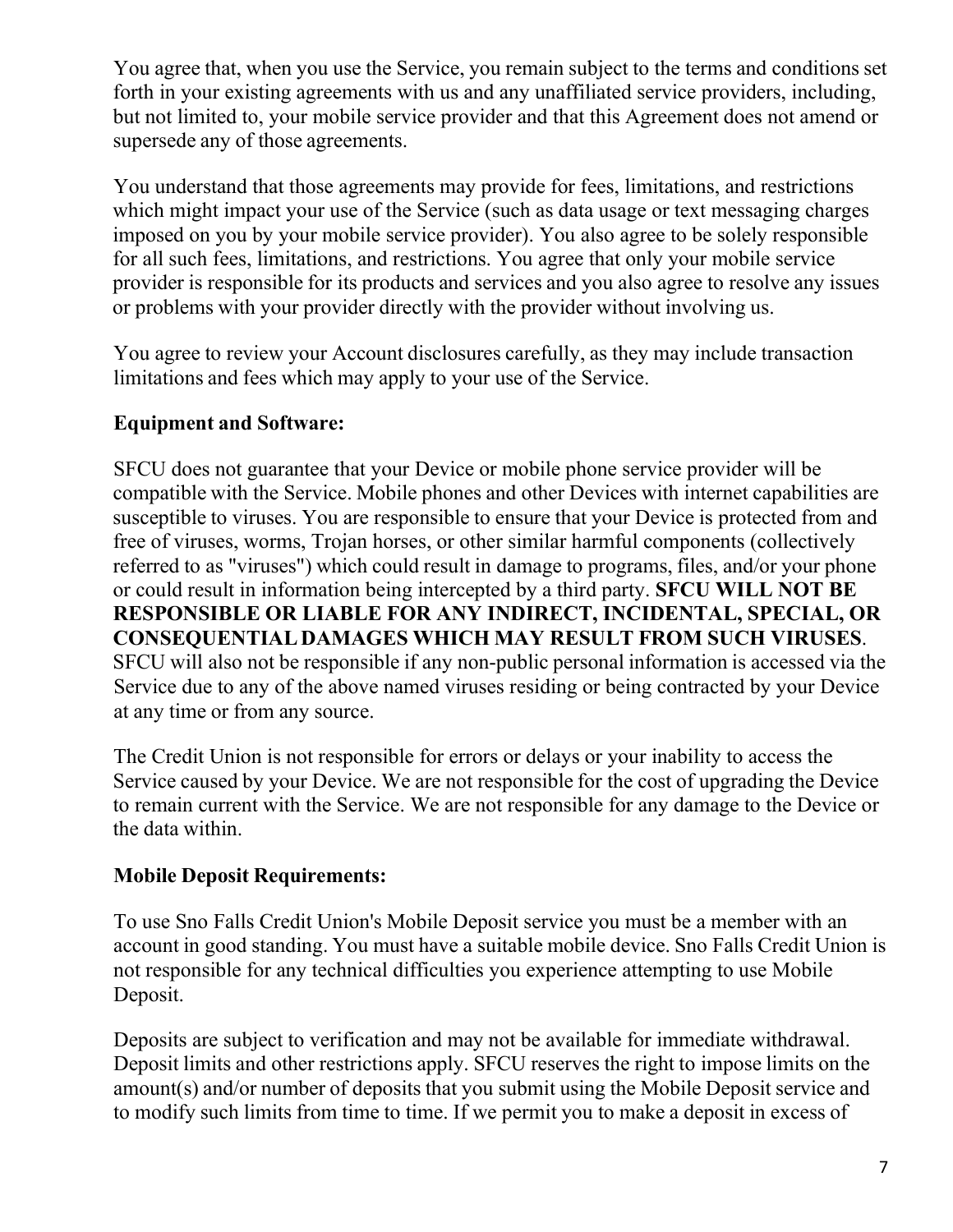these limits, such deposit will still be subject to these terms and conditions, and SFCU will not be obligated to allow such a deposit at other times.

Deposits submitted through Mobile Deposit are treated as having been received on the same business day if they are completed before 4:00 p.m., Pacific Time, Monday through Friday. Transactions completed after that time or on Saturdays, Sundays, or holidays may be processed on the first business day following the transaction date. Please see our "Disclosure of Delayed Funds Availability Policy" for information about hold periods that we may place on checks you may deposit.

You are solely responsible for any Item for which you have received credit, and any such Item that is returned or rejected may be charged to your Account. You acknowledge that all credits received for deposits made through the Mobile Deposit are provisional, subject to verification and final settlement. Any returned items will be returned to you in the form of an image or an Image Replacement Document (IRD). For any deposit which you have submitted, you shall be responsible for preventing the transmission of another Image of the Item or presentment of the Item by any other means. You agree to retain the Item for 60 days after it has been credited to your Account, and thereafter to either destroy any Item of which you have transmitted an image, or to otherwise render it incapable of transmission or presentment. If you make more than two Mobile Deposit errors within any 60 day period, access may be revoked. You agree to indemnify, defend, and hold Sno Falls Credit Union and any Sno Falls Credit Union's third party service provider(s) harmless from and against any and all claims, damages, losses, liability, or expenses (including attorneys' fees and expenses) to which we or our service provider may become subject as a result of an item you deposited via Mobile Deposit being presented for duplicate payment.

Only the following items are eligible for Mobile Deposit:

- 1. Checks drawn on U.S. financial institutions in U.S. dollars;
- 2. Checks drawn on United States Treasury; or
- 3. Checks drawn on any state or local government of the United States.

Checks must be payable to you and endorsed by you with the following restrictive legend: "For Mobile Deposit Only Account No. ," consistent with the terms of the Sno Falls Credit Union account agreement applicable to the Account to which the deposit is made.

You agree not to attempt to use Mobile Deposit to deposit checks with any of the following characteristics:

- 1. The check is not payable to you;
- 2. There is any apparent alteration to the front of the check;
- 3. You know or have reason to believe that the check is fraudulent or otherwise not authorized by the owner of the account on which the check is drawn;
- 4. The check is payable in a currency other than U.S. dollars;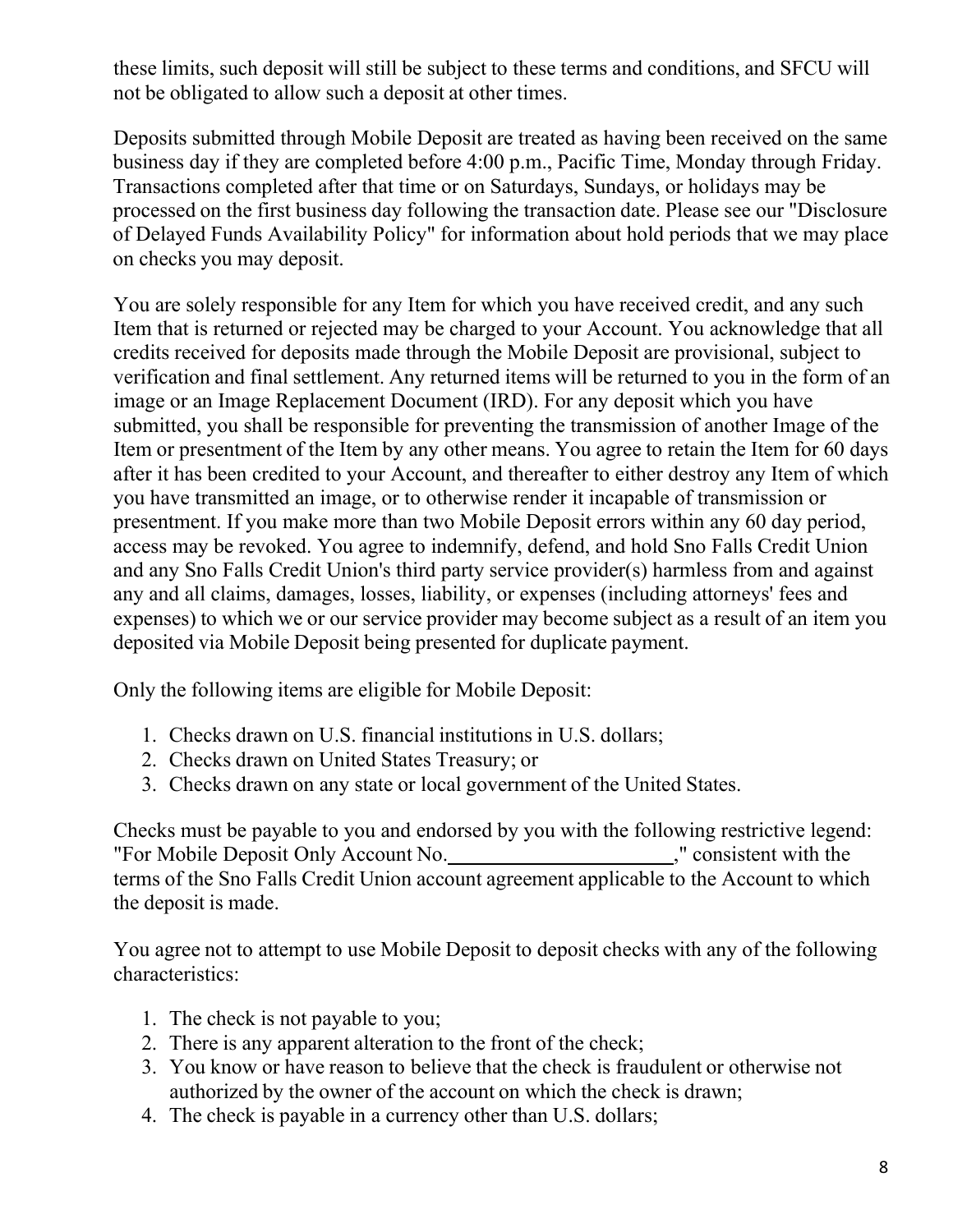- 5. The check has been previously converted to a substitute check as defined in the Expedited Funds Availability Act;
- 6. The check has been remotely created;
- 7. The date of issue of the check is more than six (6) months prior to the attempted deposit date; or
- 8. You have any reason to believe that the check will not be paid by the institution on which it is drawn.

The check image transmitted via Mobile Deposit must be legible and compliant with requirements established from time to time by ANSI, the Board of Governors of the Federal Reserve, or any other regulatory agency, clearinghouse, or association.

We may, at our sole discretion, refuse to accept any item presented for deposit via Mobile Deposit. We will notify you via the method agreed with you if we do this. We will have no liability to you for declining to accept items presented for deposit via Mobile Deposit.

Funds from any check deposited via Mobile Deposit will be available to you after final collection from the institution on which it is drawn. We may make funds available sooner depending on factors we, at our sole discretion, deem relevant, including, but not limited to, your account history with Sno Falls Credit Union and your creditworthiness.

# **Account Ownership/Accurate Information:**

You agree that you are the legal owner of the Accounts and other financial information which may be accessed via the Service. You agree that all information provided to us in connection with the Service is accurate, current, and complete, and that you are required to provide such information to us for the purpose of using the Service. You agree you will keep SFCU informed on any changes to your email address. You agree not to misrepresent your identity or your Account information as well as keeping your Account information up to date and accurate. You agree that you are an authorized user of the Device. You are responsible for all transactions you authorize using the Service under this Agreement. If you permit others to use your log in ID or password, you are responsible for any transactions they authorize or conduct on any of your Accounts. SFCU has the right to rely upon the use of your log in ID and password information as authorized and legitimate.

# **User Security:**

You agree to take every precaution to ensure the safety, security, and integrity of your Accounts and transactions when using the Service. You agree you will not give out Account information or user log in ID or passwords, leave your computer or Device unattended while using the Service, allow your computer or Device to store your log in ID or password, leave Account information in view or range of others, nor will you send any private Account information via a public or general email system. You also agree to log out of the Service completely if you are using a public computer. You agree not to leave your computer or Device unattended while logged into the Service and to log off immediately at the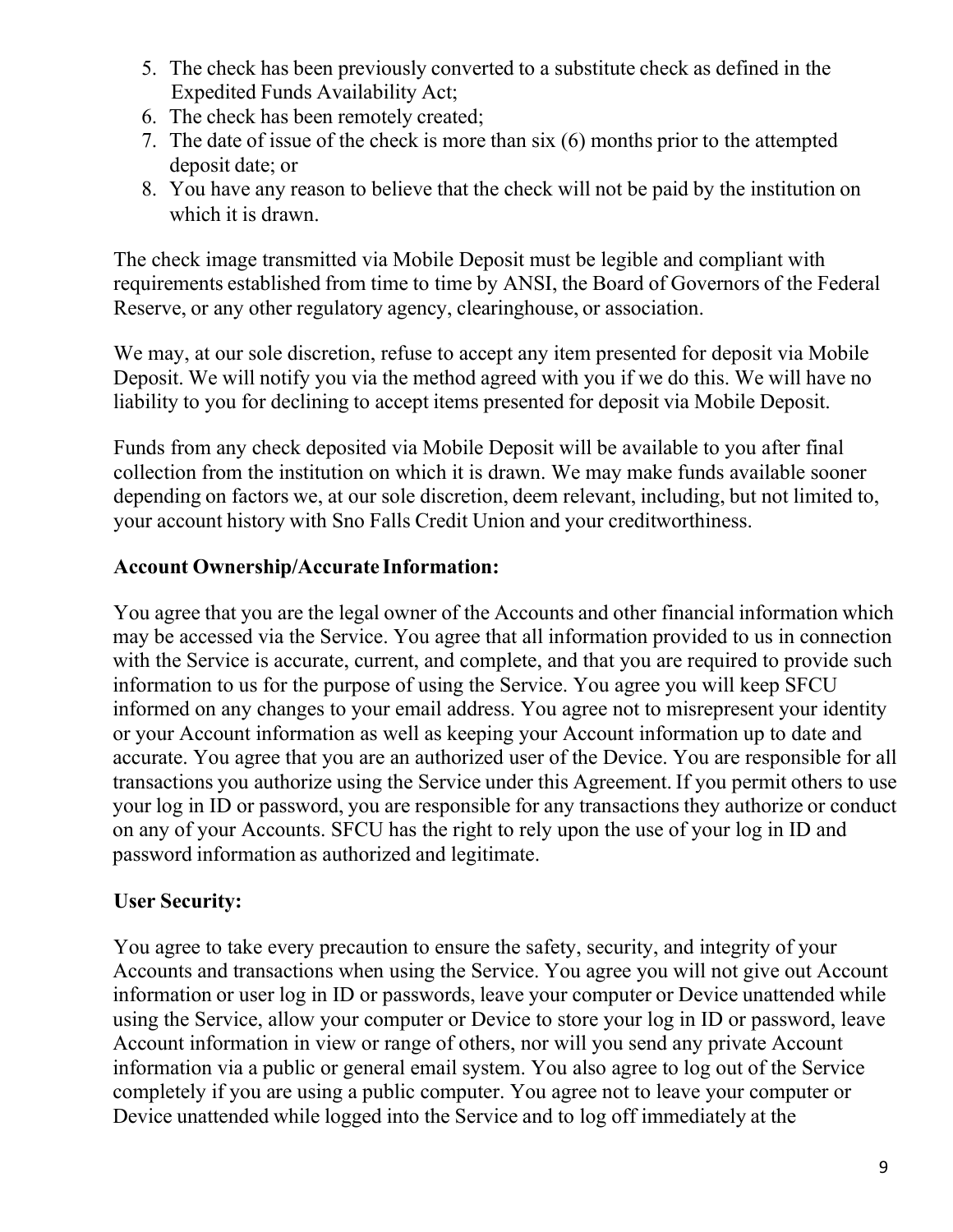completion of session. You agree not to provide your log in ID, password, or other access information to any unauthorized person. If you allow access to the Service to an unauthorized user, you will be responsible for any transaction they authorize and we will not be liable for any damages as a result. You agree not to use any personally identifiable information when creating shortcuts to your Account.

We recommend that you change your password regularly and that you do not use passwords that could be easily guessed, such as your birthdate, last name, or other information that may be publicly available. We are entitled to act on instructions received under your password. For security purposes, it is recommended that you memorize your password and do not write it down. You are responsible for keeping your password and Account information confidential.

The Credit Union will never contact you and ask you to provide your log in ID or passwords. If you are contacted by anyone claiming to be a representative of the Credit Union who asks you to provide any log in ID or password, you understand that you should not provide your log in ID or password and you will contact us at the number below immediately to report the incident.

The Credit Union recommends that you purchase and utilize anti-malware software as a defense against keyloggers and certain forms of attacks by unauthorized third parties seeking access to or control over your Account. Anti-malware is a term that is commonly used to describe various software products that may also be referred to as anti-virus or anti-spyware. Anti-malware software is used to attempt to prevent, detect, block, and remove adware, spyware, and other forms of malware such as keyloggers.

We make no representation that any content or use of the Service is available in locations outside the United States. Accessing the Service from locations outside the United States is at your own risk.

# **Number to Call to Report Suspicious Activity:**

If you notice any suspicious account activity or if you believe that your log in ID or password may have been lost or stolen, or that someone has transferred or may transfer money from your Account without your permission, or if you suspect any fraudulent activity on your Account, you must notify us immediately by calling **425.888.4004 or 1.800.243.7860**. You may also notify us in writing at Sno Falls Credit Union, PO Box 1978, Snoqualmie, WA 98065.

# **User Conduct:**

You agree not to use the Service or the content or information delivered through the Service in any way that would be considered illegal or violate any law or statute. Harassment or threatening language will result in the closure or suspension of your Account. You also agree not to make commercial use of the Service or resell, lease, rent, or distribute access to the Service.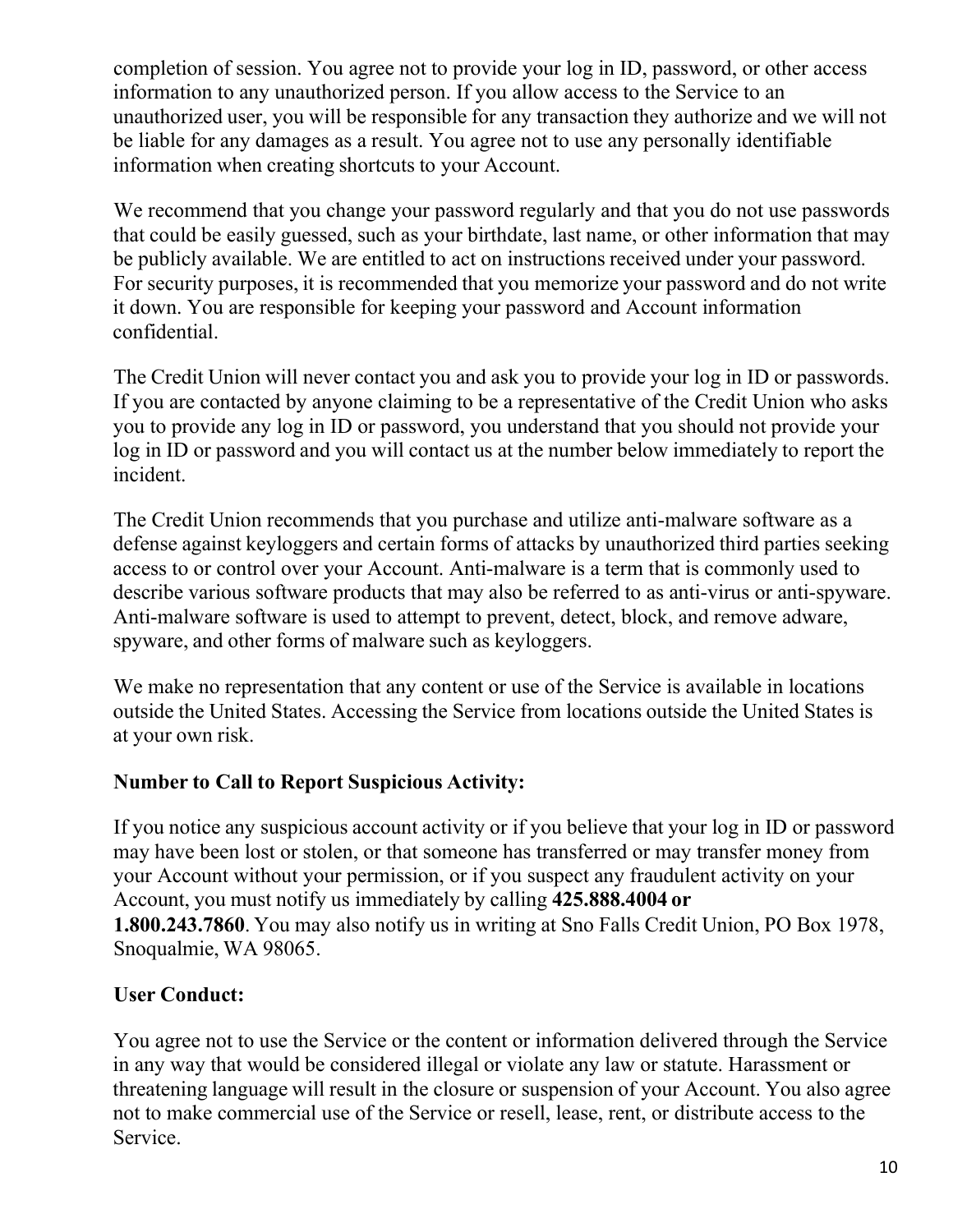# **Indemnification:**

Unless caused by our intentional misconduct or gross negligence, you agree to indemnify, defend, and hold harmless Sno Falls Credit Union, its affiliates, officers, directors, employees, consultants, agents, service providers, and licensors from any and all third party claims, liability, damages, expenses, and costs (including, but not limited to, reasonable attorneys' fees) caused by or arising from third party claims, disputes, actions; allegation of infringement, misuse, or misappropriation based on information, data, files, or otherwise in connection with the Service; and/or your violation or any law or rights of a third party or your use or use by a third party of the Service.

# **Termination:**

SFCU reserves the right to terminate the Service, in whole or in part, at any time with or without cause and without prior written notice as allowed by Law. In the event you provide a termination notice, we may (but are not obligated to) immediately discontinue making previously authorized transfers, including recurring transfers and other transfers previously authorized, but not made. We also reserve the right to suspend the Service either temporarily or permanently in situations deemed appropriate in our sole and absolute discretion, including if a security breech has been attempted or has occurred. We may consider repeated incorrect attempts to enter my log in ID or password as an indication of an attempted security breech.

Termination of the Service does not affect your obligations under this Agreement in respect to occurrences before termination.

# **You're Liability for Unauthorized Transactions and Advisability of Prompt Reporting:**

You must tell us AT ONCE if you believe your log in ID or password has been lost or stolen. Telephoning is the best way of keeping your possible losses down. A written notification to us should follow your telephone call. You could lose all the money in your Account (plus your maximum overdraft line of credit). However, if you believe your log in ID or password has been lost or stolen, and you tell us within two (2) business days after you learn of the loss or theft, you can lose no more than \$50.00 if someone used your log in ID and password without your permission.

If you do NOT tell us within two (2) business days after you learn of the loss or theft of your log in ID and/or password and we can prove we could have stopped someone from using your log in ID and password without your permission if you had told us, you could lose as much as \$500.00.

Also, if your statement shows transfers that you did not make, including those made through the Service, you must tell us at once. If you do NOT tell us within sixty (60) days after the statement was mailed to you, you may not get back any money you lost after the sixty (60) days if we can prove that we could have stopped someone from taking the money if you had told us in time.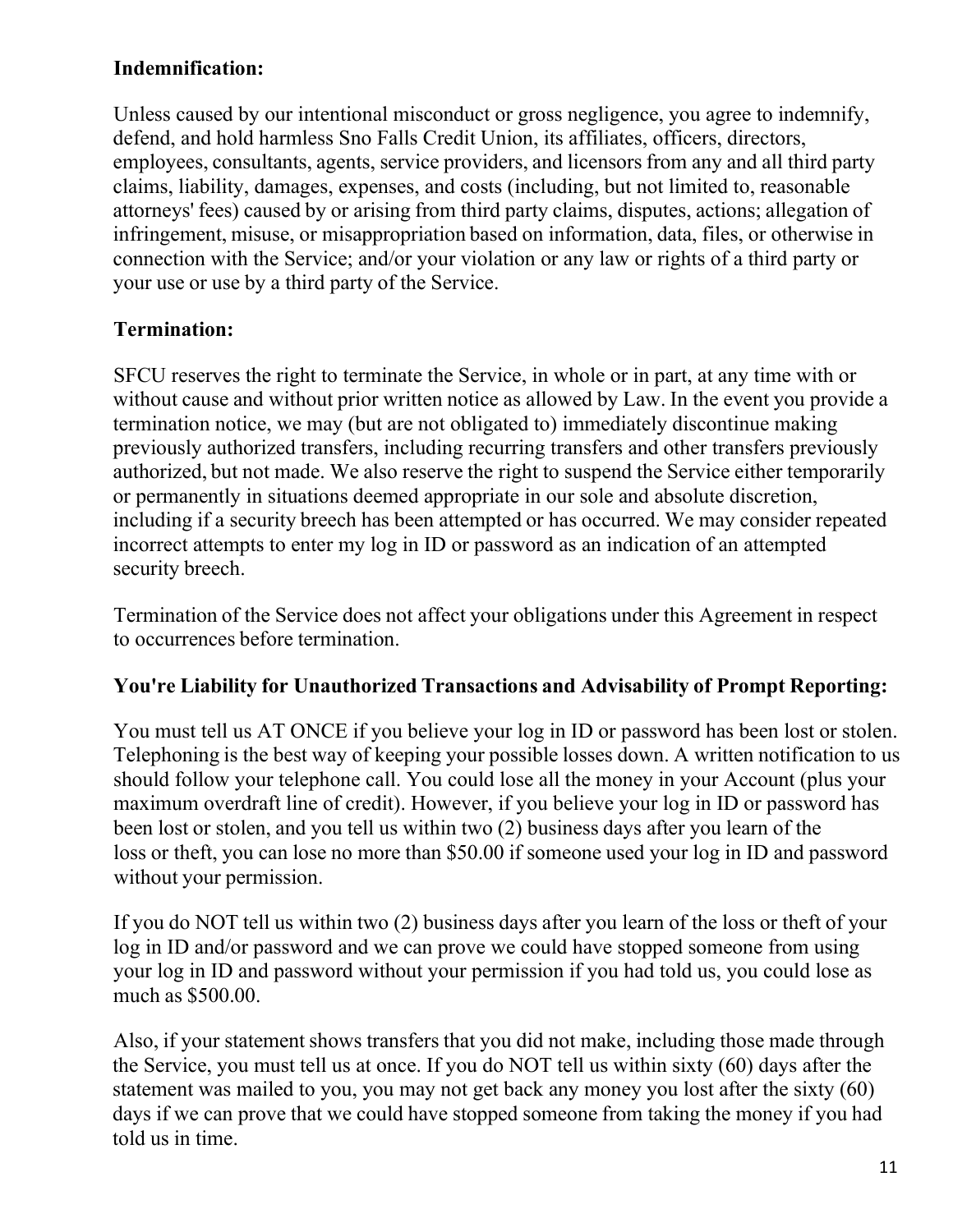If you can document a good reason (such as a long trip or hospital stay) kept you from telling us, we may extend the time period.

### **Telephone Number and Address to be notified in Event of an Unauthorized Transaction:**

If you believe your log in ID and/or password has been lost or stolen or that someone will or may use them to transfer money from your Account(s) without your permission, you must telephone us at: **425-888-4004** or write us at:

SNO FALLS CREDIT UNION PO BOX 1978 SNOQUALMIE, WA 98065

### **Errors:**

In case of errors or questions about your electronic transfers, telephone us at **425-888-4004** or write us at SNO FALLS CREDIT UNION, PO Box 1978, Snoqualmie, WA 98065, as soon as you can if you think your statement or receipt is wrong or if you need more information about a transfer listed on the statement or receipt. We must hear from you no later than 60 days after we sent the FIRST statement on which the problem or error appeared. You must:

- 1. Tell us your name and Account number;
- 2. Describe the error or the transaction you are unsure about and explain, as clearly as you can, why you believe it is an error or why you need more information; and
- 3. Tell us the dollar amount of the suspected error.

If you tell us orally, we may require that you send us your complaint or question in writing within ten (10) business days.

We will determine if an error occurred within ten (10) business days after we hear from you and will correct any error promptly. If we need more time, however, we may take up to forty-five (45) days to investigate your complaint or question. If we decide to do this, we will credit your Account within ten (10) business days for the amount you think is in error, so that you will have the use of the money during the time it takes us to complete our investigation. If we ask you to put your complaint or question in writing and we do not receive it within (10) business days, we may not credit your Account.

For new accounts, we may take up to twenty (20) business days to credit your Account for the amount you think is in error.

We will tell you the results within three (3) business days after completing our investigation. If we decide that there was no error, we will send you a written explanation. You may ask for copies of the documents that we used in our investigation.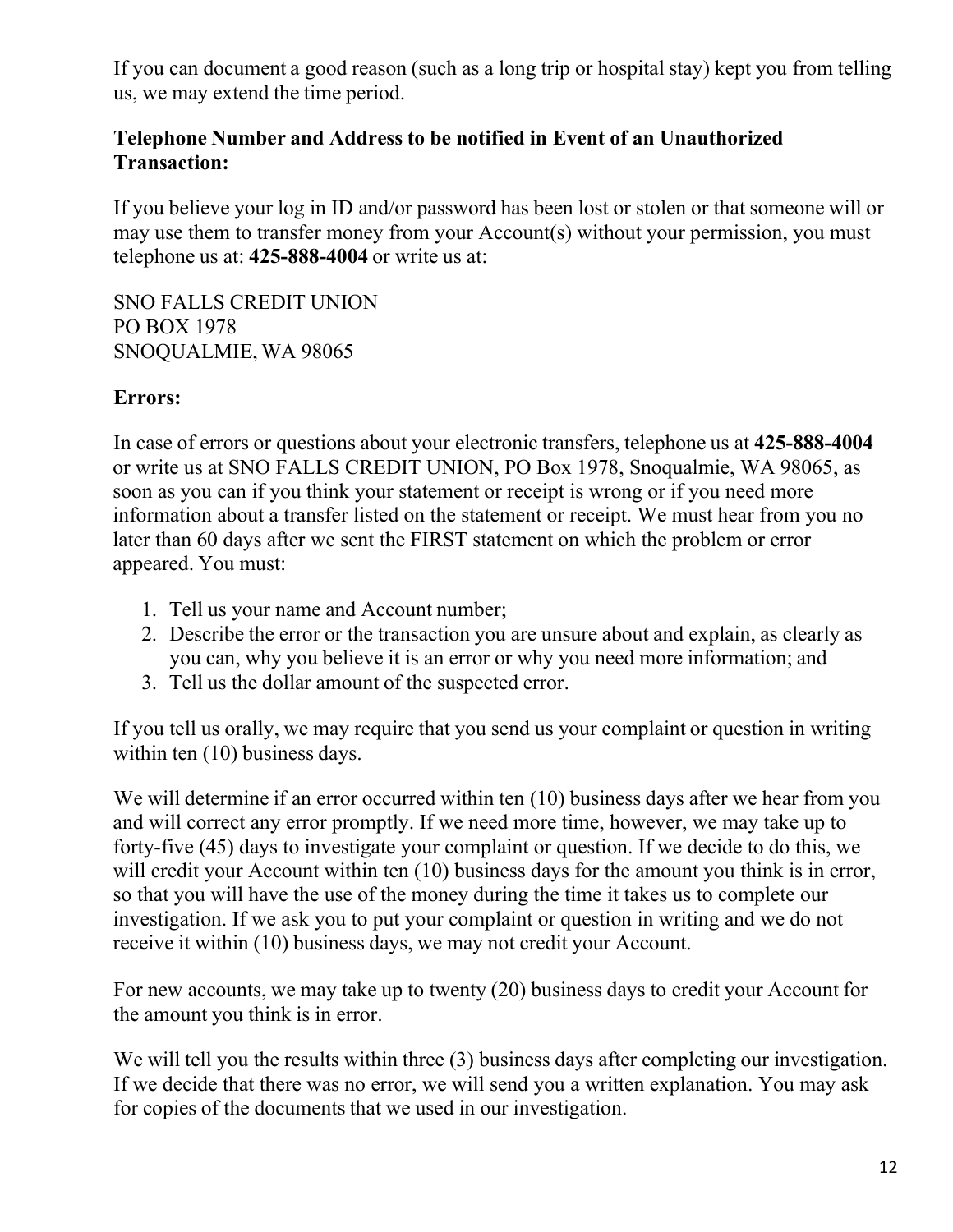# **Our Liability for Failure to Make or Complete Electronic Funds Transactions:**

If we do not properly complete an electronic funds transaction to your Account on time or in the correct amount according to our agreement with you, we may be liable for your losses and damages. However, there are some exceptions. We will not be liable, for instance, if:

- 1. Circumstances beyond our control (such as fire, flood, earthquake, electronic failure, or malfunction of central data processing facility, etc.) prevent the transaction, despite reasonable precautions;
- 2. Through no fault of ours, you do not have enough money in your Account or available overdraft sources (or sufficient collected funds) to make a transaction;
- 3. The funds in your Account are subject to an uncollected funds hold, legal process, or other circumstances restricting such transaction or payment;
- 4. We have received incorrect or incomplete information from your or from third parties (e.g., the U. S. Treasury or an automated clearing house);
- 5. The Service was not working properly and you knew about this breakdown when you made the transaction;
- 6. Your login ID and/or password have been reported lost or stolen or repeatedly entered incorrectly;
- 7. Our failure to complete the transaction is done to protect the security of your account and/or the Service;
- 8. There may be other exceptions.

# **Disclosure of Delayed Funds Availability:**

We may place a hold for uncollected funds on an item you deposit. This could delay your ability to withdraw such funds. For further details, see our "Funds Availability Policy Disclosure" or contact a Credit Union officer.

**Relationship to Other Disclosures**. The information in this Agreement applies only to the Service. Provisions in other disclosure documents, as may be revised from time to time, remain effective for all other aspects of the account involved.

**Governing Law**. This agreement shall be governed by the laws of the jurisdiction in which the Credit Union is located and applicable Federal laws and regulations.

**Federal Disclosure**. You agree to accept this disclosure online rather than a paper disclosure. We recommend you print the entire Agreement and Disclosure for your records. If you are unable to print this, please request a paper disclosure to be mailed to you.

### **Limitations and Warranty Disclaimers:**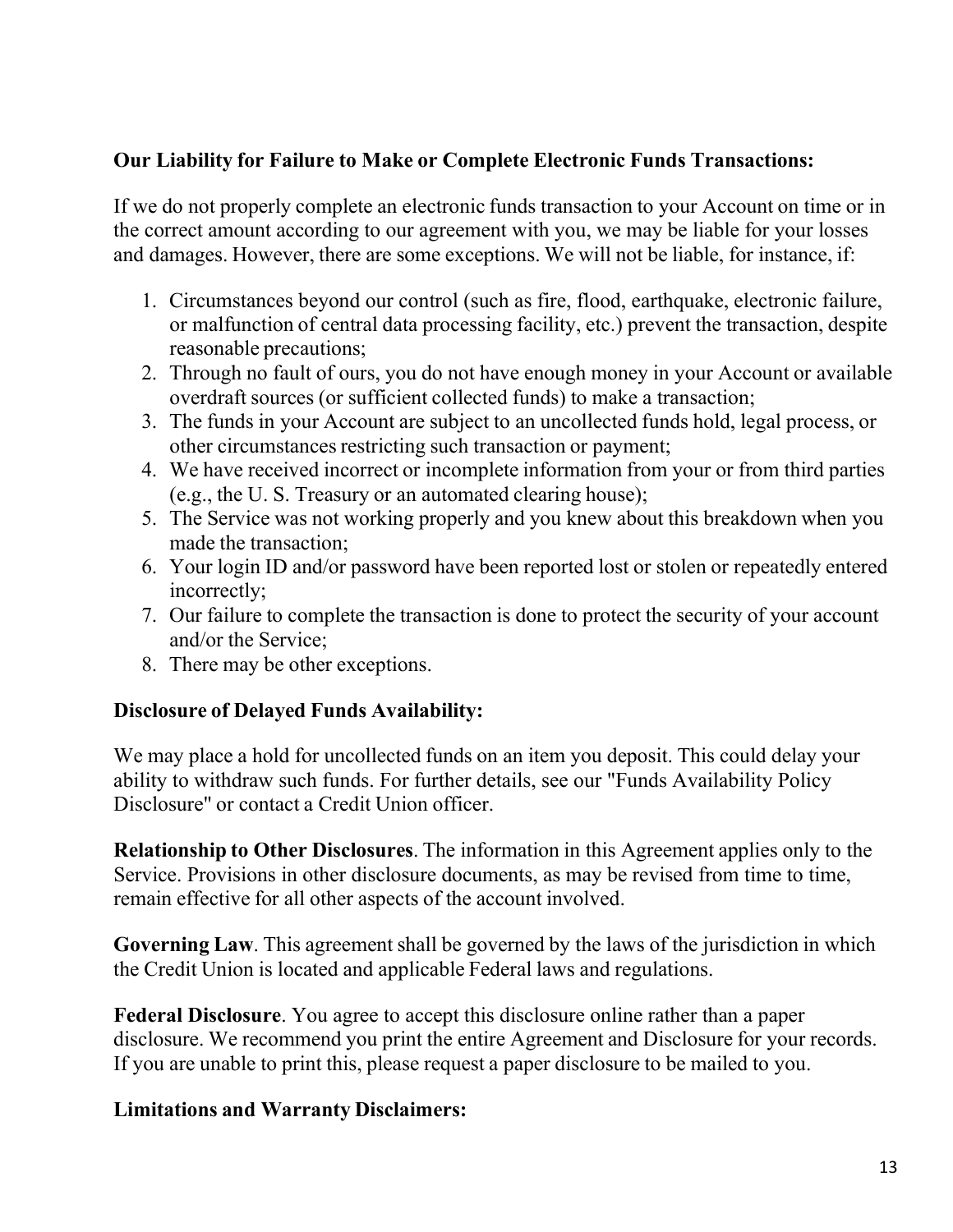DISCLAIMER OF WARRANTIES. YOU AGREE YOUR USE OF THE SERVICES AND ALL INFORMATION AND CONTENT (INCLUDING THAT OF THIRD PARTIES) IS AT YOUR RISK AND IS PROVIDED ON AN "AS IS" AND "AS AVAILABLE" BASIS. WE DISCLAIM ALL WARRANTIES OF ANY KIND AS TO THE USE OF THE SERVICES, WHETHER EXPRESS OR IMPLIED, INCLUDING, BUT NOT LIMITED TO THE IMPLIED WARRANTIES OF MERCHANTABILITY, FITNESS FOR A PARTICULAR PURPOSE AND NONINFRINGEMENT. WE MAKE NO WARRANTY THAT THE SERVICES (i) WILL MEET YOUR REQUIREMENTS, (ii) WILL BE UNINTERRUPTED, TIMELY, SECURE, OR ERROR-FREE, (iii) THE RESULTS THAT MAY BE OBTAINED FROM THE SERVICE WILL BE ACCURATE OR RELIABLE, AND (iv) ANY ERRORS IN THE SERVICES OR TECHNOLOGY WILL BE CORRECTED.

LIMITATION OF LIABILITY. YOU AGREE THAT WE WILL NOT BE LIABLE FOR ANY DIRECT, INDIRECT, INCIDENTAL, SPECIAL, CONSEQUENTIAL OR EXEMPLARY DAMAGES, INCLUDING, BUT NOT LIMITED TO DAMAGES FOR LOSS OF PROFITS, GOODWILL, USE, DATA OR OTHER LOSSES RESULTING FROM THE USE OR THE INABILITY TO USE THE SERVICES INCURRED BY YOU OR ANY THIRD PARTY ARISING FROM OR RELATED TO THE USE OF, INABILITY TO USE, OR THE TERMINATION OF THE USE OF THIS SERVICES, REGARDLESS OF THE FORM OF ACTION OR CLAIM (WHETHER CONTRACT, TORT, STRICT LIABILITY OR OTHERWISE), EVEN IF SFCU HAS BEEN INFORMED OF THE POSSIBILITY THEREOF.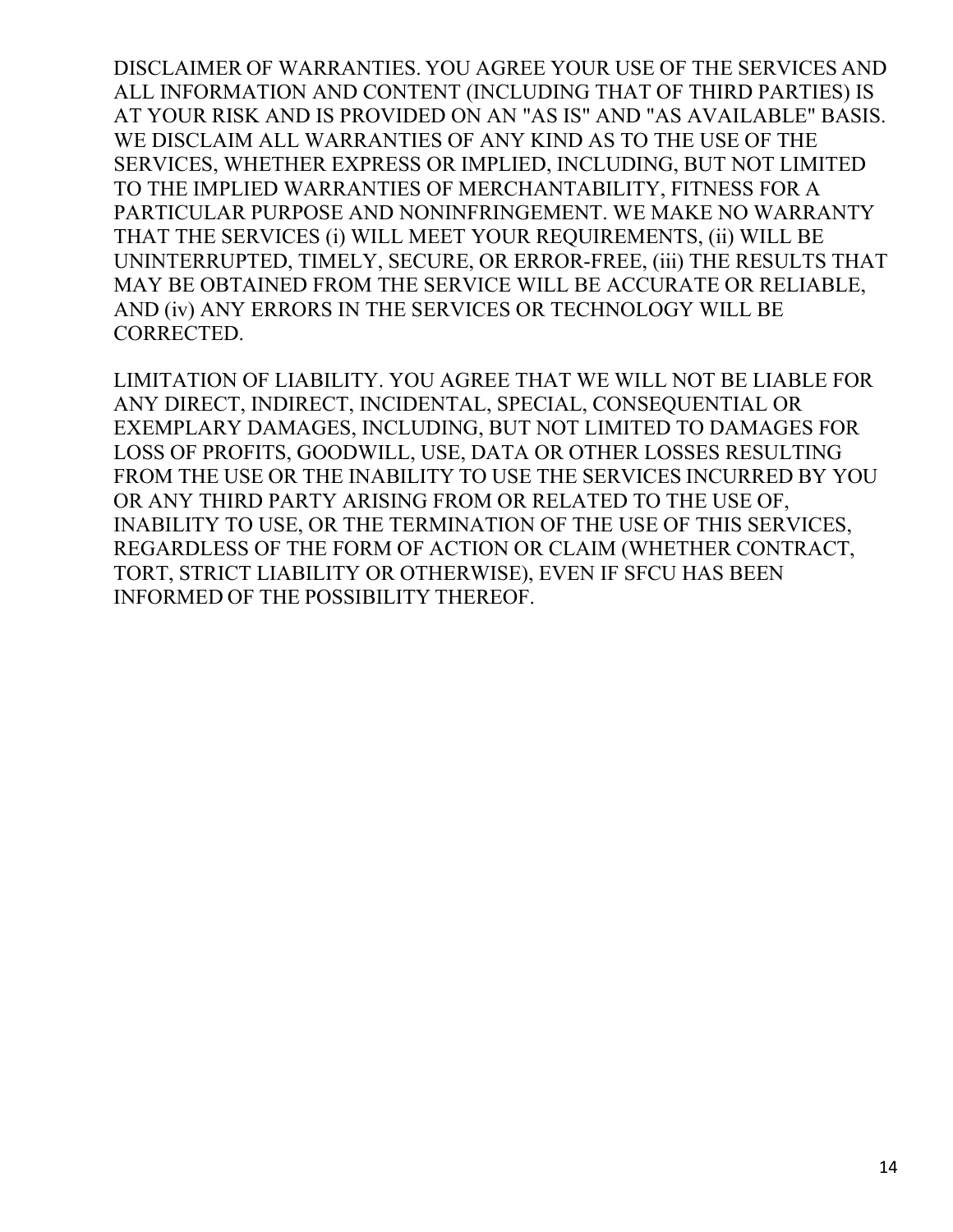# **Bill Pay Terms & Conditions**

**This is an Addendum to the Electronic Funds Transfer Agreement and the Online Access Agreement and sets forth the additional terms and conditions for use of Bill Pay offered through Sno Falls Credit Union (SFCU). By enrolling or using Bill Pay, you agree to the terms and conditions of this Bill Pay Addendum.**

# **Definitions.**

- "Biller" is the person or entity to which you wish a bill payment to be directed or is the person or entity from which you receive electronic bills presentments, as the case may be.
- "Payment Instruction" is the information provided by you to us for a bill payment to be made to the Biller (such as, but not limited to Biller name, Biller account number, and Scheduled Payment Date).
- "Payment Account" is the checking account from which bill payments will be debited.
- "Scheduled Payment Date" is the day you want your Biller to receive your bill payment and also is the day your Payment Account will be debited, unless the Scheduled Payment Date falls on a non-business day in which case it will be considered to be the previous business day.
- "Due Date" is the date reflected on your Biller statement for which the payment is due. It is not the late date or grace period.
- "Scheduled Payment" is a payment that has been scheduled through the Bill Pay service but has not begun processing.

# **Online Bill Pay Transactions.**

- **Bill Payment Scheduling**. The earliest possible scheduled payment date for each Biller (typically four (4) or fewer days from the current date) will be designated within the application when you are scheduling the payment. The application will not permit you to select a Scheduled Payment Date less than earliest possible date. When scheduling payments you must select a Scheduled Payment Date that is no later than the actual Due Date reflected on your Biller statement unless the Due Date falls on a non-business day. If the actual Due Date falls on a non-business day, you must select a Scheduled Payment Date that is at least one (1) business day before the actual Due Date. Scheduled Payment Dates should be prior to any late date or grace period.
- **Payment Authorization and Payment Remittance**. By providing the Credit Union with names and account information of Billers to whom you wish to direct payments, you authorize us to follow the Payment Instructions that we receive through the payment system.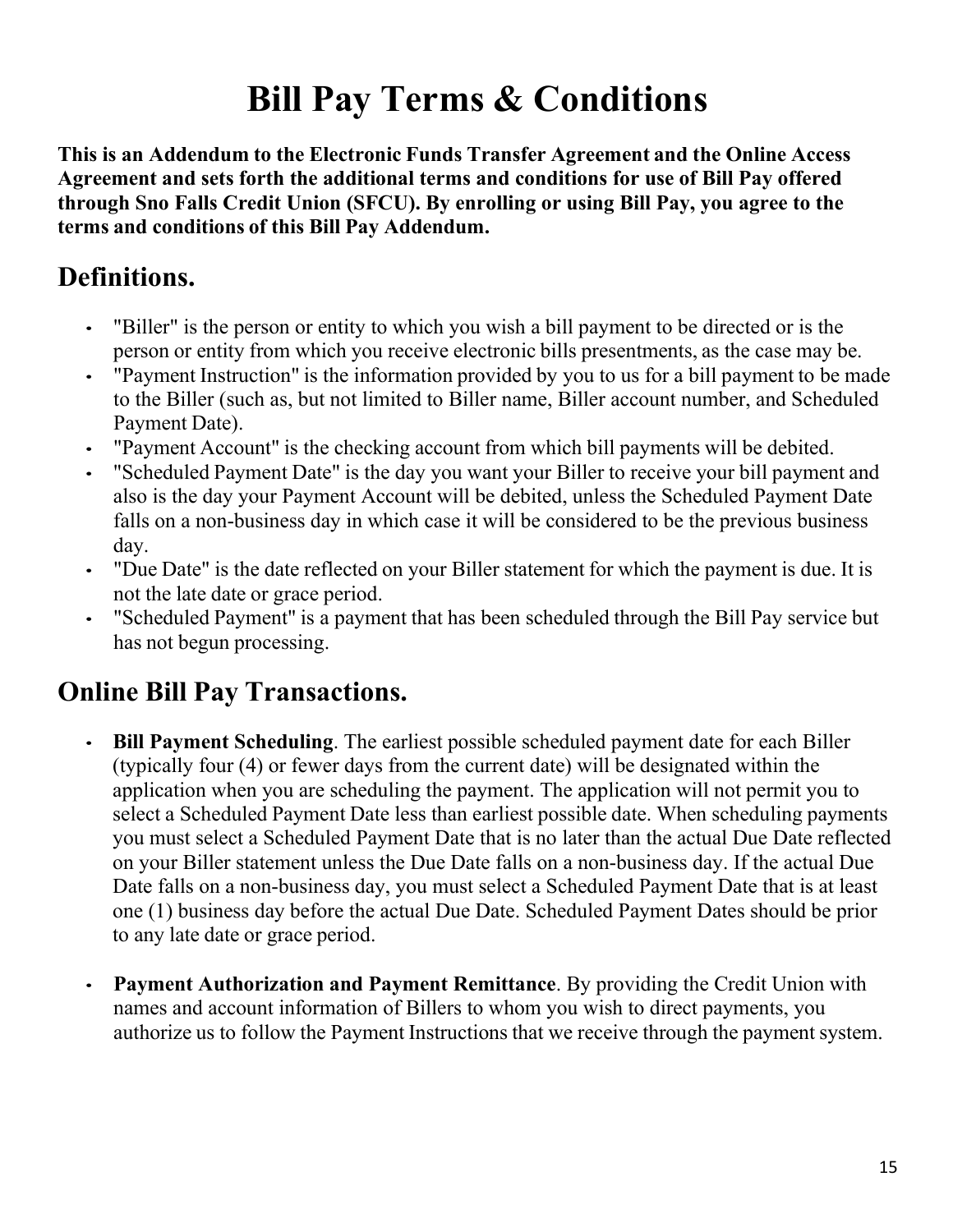In order to process payments more efficiently and effectively, we may edit or alter payment data or data formats in accordance with Biller directives.

- When we receive a Payment Instruction, you authorize us to debit your Payment Account on the Scheduled Payment Date you have designated on the payment instruction and remit funds on your behalf. You also authorize us to credit your Payment Account for payments returned to us by the United States Postal Service or Biller, or payments remitted to you on behalf of another authorized user.
- **Payment Methods**. We reserve the right to select the method in which to remit funds on your behalf to your Biller. These payment methods may include, but may not be limited to, an electronic payment or an electronic to check payment.

# **Payment Authorization and Instructions.**

- **Payment Cancellation Requests.** You may cancel or edit any Scheduled Payment (including recurring payments) by following the directions within the application. There is no charge for canceling or editing a Scheduled Payment. Once we have begun processing a payment, it cannot be cancelled or edited; therefore a stop payment request must be submitted. Any payments we have already processed before the requested cancellation date will be completed by us. Any Scheduled Payments, including recurring payments, will not be processed once your service is cancelled. We may terminate or suspend Bill Pay to you at any time. Neither termination nor suspension shall affect your liability or obligations under this Agreement.
- **Stop Payment Requests**. Our ability to process a stop payment request will depend on the payment method and whether or not a check has cleared. We also may not have a reasonable opportunity to act on any stop payment request after a payment has been processed. If you desire to stop any payment that has already been processed, you must call our Contact Center. Although we will make every effort to accommodate your request, we will have no liability for failing to do so. We also may require you to present your request in writing within fourteen (14) days. The charges for each stop payment request will be the current charge for such service as set out in the applicable fee schedule.
- If you wish to place an oral stop payment on a recurring bill payment transaction, the Credit Union must receive your oral stop payment request no less than five (5) business days before the Scheduled Payment Date. You may call the Credit Union at **425.888.4004** to request a stop payment. If you call, the Credit Union may require you to confirm your stop payment request in writing within fourteen (14) days after the call.

# **Limitations on Payments.**

**Services Guarantee.** Due to circumstances beyond the control of the service, particularly delays in handling and posting payments by Billers or financial institutions, some transactions may take longer to be credited to your account. The service will bear responsibility for any late payment related charges up to \$50.00 should a payment post after its Due Date provided the payment was scheduled for timely payment in accordance with the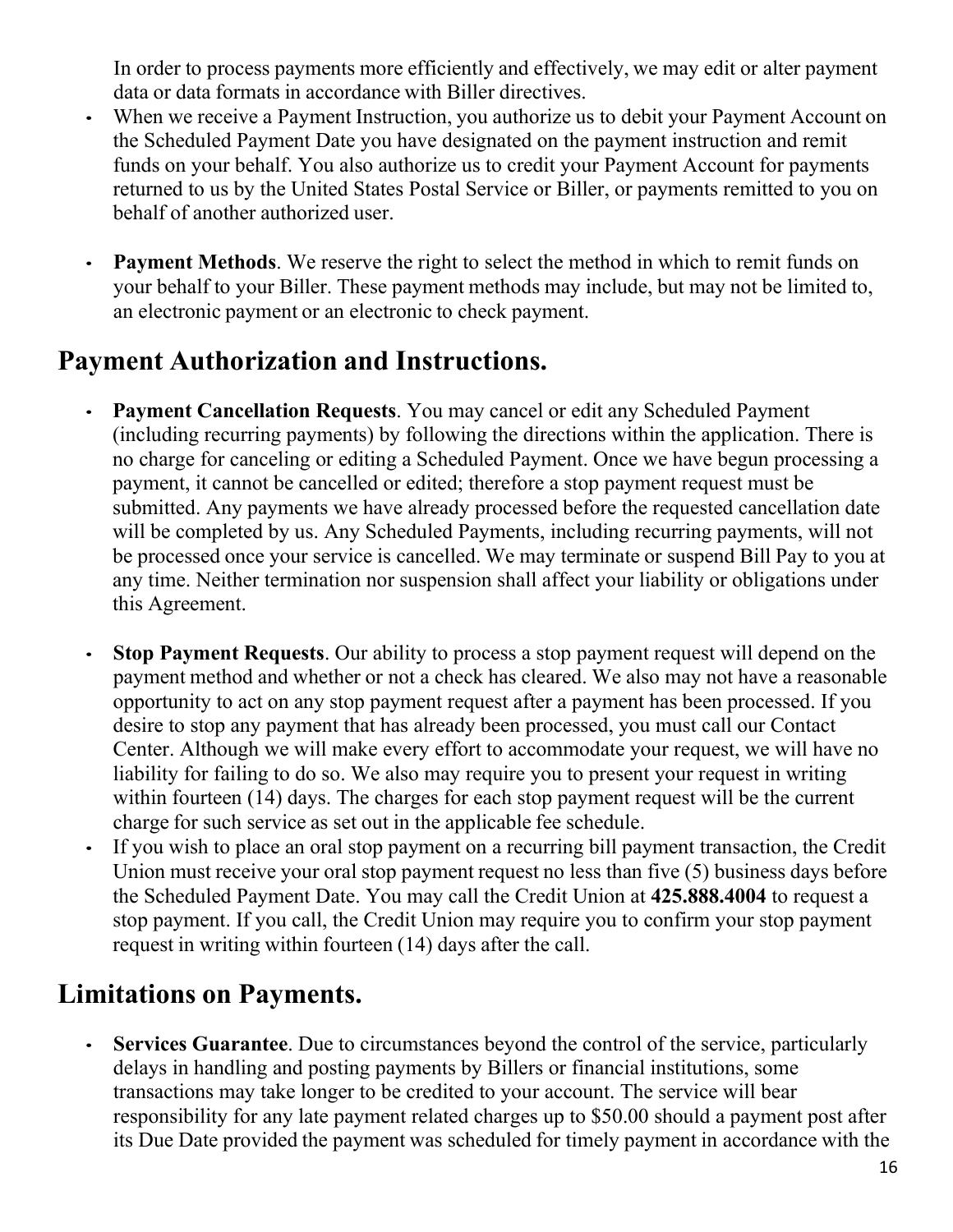guidelines described under "Bill Payment Scheduling" in this Addendum.

- **Prohibited Payments**. Payments to Billers outside of the United States or its territories are prohibited.
- **Exception Payments**. Tax payments and court-ordered payments may be scheduled; however, such payments are discouraged and must be scheduled at your own risk. In no event shall we be liable for any claims or damages resulting from your scheduling of these types of payments. We have no obligation to research or resolve any claim resulting from an exception payment. All research and resolution for any misapplied, miss-posted or misdirected payments will be your sole responsibility unless the Credit Union caused the payment claim.
- **Biller Limitation**. We reserve the right to refuse to pay any Biller to whom you may direct a payment. We will notify you promptly if we decide to refuse to pay a Biller designated by you. This notification is not required if you attempt to make a prohibited payment or an exception payment under this Addendum.
- **Returned Payments**. You understand that Billers and/or the United States Postal Service may return payments to us for various reasons including, but not limited to, Biller's forwarding address expired, Biller account number is not valid, Biller is unable to locate account, or Biller account is paid in full. We will use our best efforts to research and correct the returned payment and return it to your Biller, or void the payment and credit your Payment Account.
- **Information Authorization**. Your enrollment may not be fulfilled if we cannot verify your identify or other necessary information. Through your enrollment you agree that we reserve the right to request a review of your credit rating at our own expense through an authorized bureau. In addition, you agree that we reserve the right to obtain financial information regarding your account from a Biller (for example, to resolve payment posting problems or for verification).

**Bill Delivery and Presentment.** Upon approval, you agree to the following terms and conditions for the presentment of electronic bills.

- **Information Provided to Biller**. We are unable to update or change your personal information including, but not limited to, name, address, phone numbers and e-mail addresses, with the electronic Biller. Any changes will need to be made by contacting the Biller directly. Additionally it is your responsibility to maintain all user names and passwords for all electronic Biller sites. You also agree not to use someone else's information to gain unauthorized access to another person's bill. It is your sole responsibility to contact your Biller directly if you do not receive your statements.
- **Activation**. Upon activation of the electronic bill feature, we may notify the Biller of your request to receive electronic billing information. The presentment of your first electronic bill may vary from Biller to Biller and may take up to sixty (60) days, depending on the billing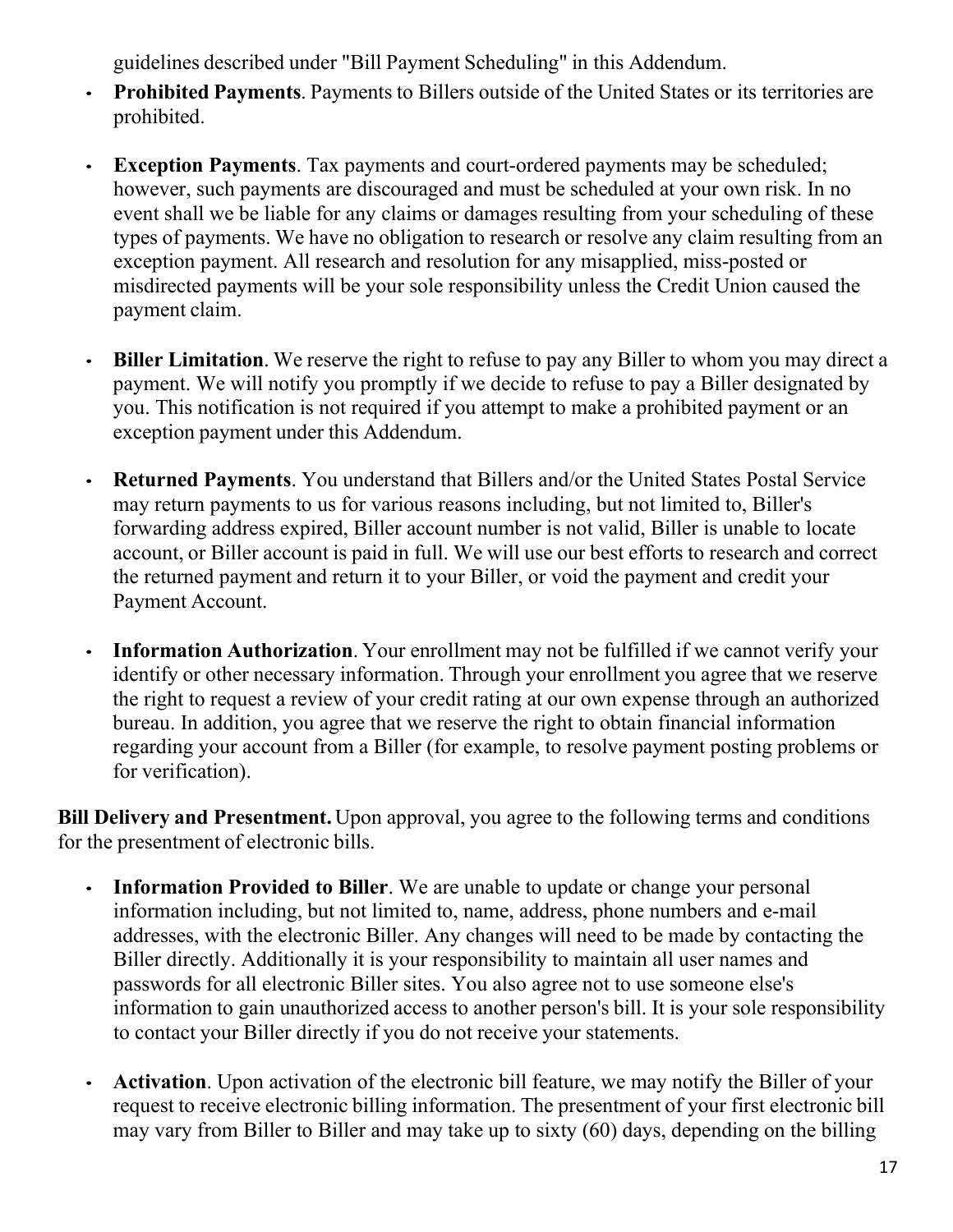cycle of each Biller. Additionally, the ability to receive a paper copy of your statement(s) is at the sole discretion of the Biller. While your electronic bill feature is being activated, it is your responsibility to keep your accounts current. Each electronic Biller reserves the right to accept or deny your request to receive electronic bills.

- **Authorization to Obtain Bill Data**. Your activation of the electronic bill feature for a Biller constitutes your authorization for us to obtain bill data from the Biller on your behalf. For some Billers, you will be asked to provide us with your user name and password for that Biller. By providing us with such information, you authorize us to use the information to obtain your bill data.
- **Notification**. We will use our best efforts to present all of your electronic bills promptly. In addition to notification, we may send an e-mail notification to the e-mail address listed for your account. It is your sole responsibility to ensure that this information is accurate. In the event you do not receive notification, it is your responsibility to periodically sign in and check on the delivery of the new electronic bills. The time for notification may vary from Biller to Biller. You are responsible for ensuring timely payment of all bills.
- **Cancellation of Electronic Bill Notification**. You understand a Biller has the right to cancel the presentment of electronic bills at any time. Also you may cancel electronic bill presentment at any time. The timeframe for cancellation of your electronic bill presentment may vary from Biller to Biller. It may take up to sixty (60) days, depending on the billing cycle of each Biller. We will notify your Biller(s) as to the change in status of your account and it is your sole responsibility to make arrangements for an alternative form of bill delivery. We will not be responsible for presenting any electronic bills that are already in progress at the time of cancellation.
- **Non-Delivery of Electronic Bill(s)**. You are solely responsible should the Biller fail to deliver your statement(s). You are solely responsible for ensuring timely payment of all bills. Copies of previously delivered bills must be requested from the Biller directly.
- **Accuracy and Dispute of Electronic Bill**. We are not responsible for the accuracy of your electronic bill(s). We are only responsible for presenting the information we receive from the Biller. Any discrepancies or disputes regarding the accuracy of your electronic bill summary or detail must be addressed with the Biller directly.

**Amendments**. From time to time, the Credit Union may amend any of the terms and conditions contained in this Bill Pay Addendum. Such amendments shall become effective as stated on any notice sent to you.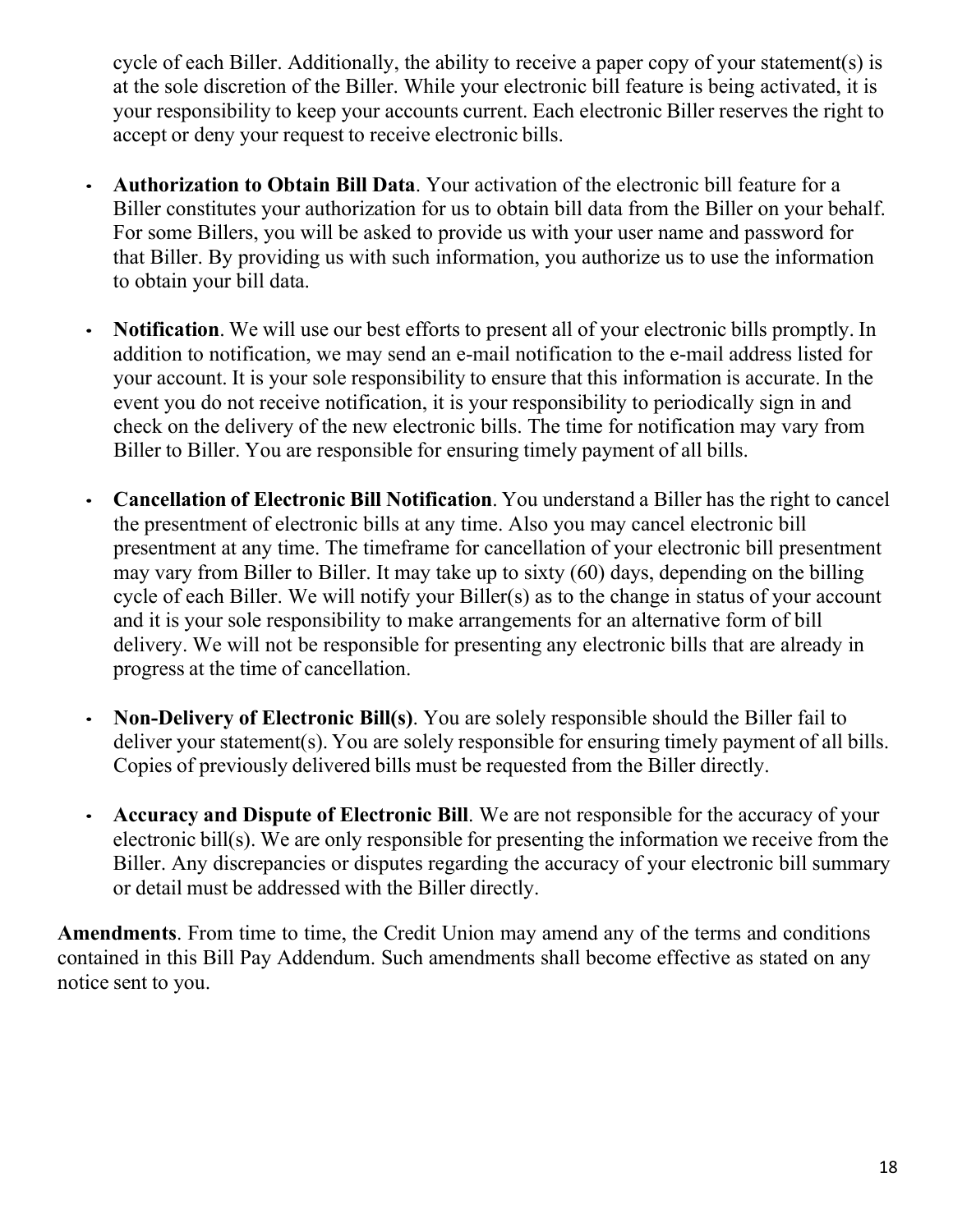# **Zelle Network® Standard Terms**

### **1. Description of Services**

- a. We have partnered with the *Zelle Network* ("*Zelle*") to enable a convenient way to transfer money between you and others who are enrolled directly with Zelle<sup>®</sup> or enrolled with another financial institution that partners with *Zelle* (each, a "User") using aliases, such as email addresses or mobile phone numbers (the "Service"). We will refer to financial institutions that have partnered with *Zelle*as "Network Banks."
- b. *Zelle* provides no deposit account or other financial services. *Zelle* neither transfers nor moves money. You may not establish a financial account with *Zelle* of any kind. All money will be transmitted by a Network Bank.
- c. THE SERVICE IS INTENDED TO SEND MONEY TO FRIENDS, FAMILY AND OTHERS YOU TRUST. YOU SHOULD NOT USE THE SERVICE TO SEND MONEY TO RECIPIENTS WITH WHOM YOU ARE NOT FAMILIAR OR YOU DO NOTTRUST.

### **2. Eligibility and User Profile**

When you enroll to use the Service or when you permit others to whom you have delegated to act on your behalf to use or access the Service, you agree to the terms and conditions of this Agreement. You represent that you have the authority to authorize debits and credits to the enrolled bank account.

You agree that you will not use the Service to send money to anyone to whom you are obligated for tax payments, payments made pursuant to court orders (including court-ordered amounts for alimony or child support), fines, payments to loan sharks, gambling debts or payments otherwise prohibited by law, and youagree that you will not use the Service to request money from anyone for any such payments.

The Service is intended for personal, not business or commercial use. You agree that you will not use the Service to send or receive payments in connection with your business or commercial enterprise. We reserve the right to decline your enrollment if we believe that you are enrolling to use the Service with your business account or to receive business or commercial payments. We further reserve the right to suspend or terminate your use of the Service if we believe that you are using the Service for business or commercial purposes, or for any unlawful purpose.

We reserve the right to amend this Agreement from time to time, without prior notice or consent.

### **3. Consent to Share Personal Information (Including Account Information)**

[You consent to the collection, use and transfer of personal data to be shared with *Zelle* and other Network Banks, for the purposes permitted in the *Zelle Network® Participation Rules* in accordance with its customary processes and procedures.

### **4. Privacy and Information Security**

We make security and the protection of your information a top priority. You can access our Privacy Policy at https://snofalls.com/wp-content/uploads/Privacy-Policy-2015-07.pdf, which is incorporated into and made a part of this Agreement by this reference.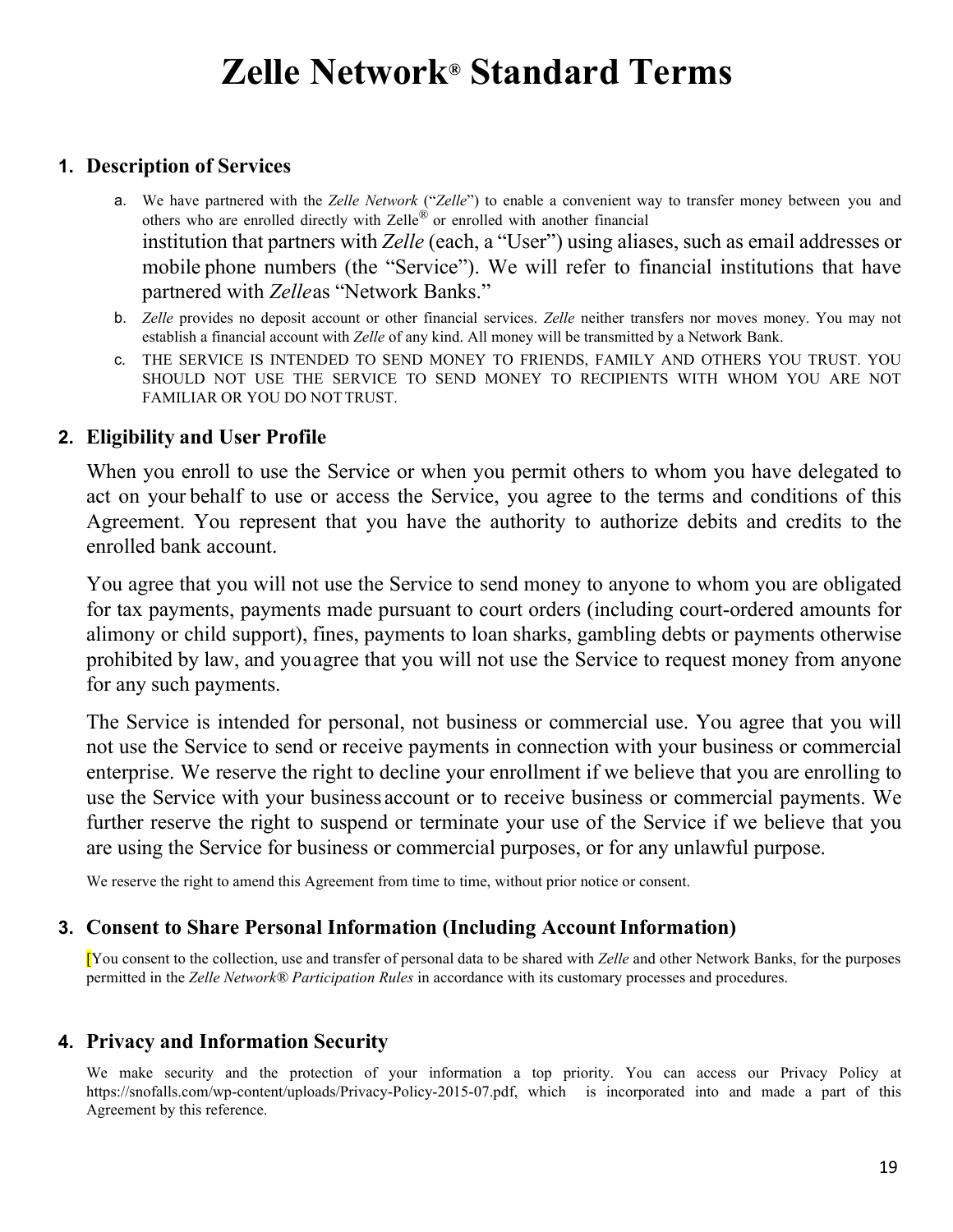### **5. Wireless Operator Data**

We or *Zelle* may use information on file with your wireless operator to further verify your identity and to protect against or prevent actual or potential fraud or unauthorized use of the Service. By using the Service, you authorize your wireless operator (AT&T, Sprint, T-Mobile, US Cellular, Verizon, or any other branded wireless operator) to disclose your mobile number, name, address, email, network status, customer type, customer role, billing type, mobile device identifiers (IMSI and IMEI) and other subscriber status and device details, if available, to our third party service provider solely to allow verification of your identity and to compare information you have provided to us or to *Zelle* with your wireless operator account profile information for the duration of our business relationship. See *Zelle*'s Privacy Policy [\[https://www.zellepay.](http://www.zellepay.com/privacy-policy)com/p[rivacy-policy\] fo](http://www.zellepay.com/privacy-policy)r how it treats your data. See also our Privacy Policy at https://snofalls.com/wp-content/uploads/Privacy-Policy-2015-07.pdf.

### **6. Enrolling for the Service**

- a. You must provide us with an email address that you regularly use and intend to use regularly (i.e., no disposable email addresses) and a permanent U.S. mobile phone number that you intend to use for an extended period of time (i.e., no "burner" numbers). You may not enroll in the Service with a landline phone number, Google Voice number, or Voice over Internet Protocol.
- b. Once enrolled, you may:
	- i. authorize a debit of your account to send money to another User either at your initiation or atthe request of that User; and
	- ii. receive money from another User either at that User's initiation or at your request, subject tothe conditions of the Section below titled "Requesting Money."
- c. If at any time while you are enrolled, you do not send or receive money using the Service for a period of 18 consecutive months, we may contact you and/or take other steps to confirm that the U.S. mobilephone number or email address that you enrolled still belongs to you. If we are unable to confirm that you are the owner of the mobile phone number or email address, then you understand that we maycancel your enrollment and you will not be able to send or receive money with the Service until youenroll again.

### **7. Consent to Emails and Automated Text Messages**

By participating as a User, you represent that you are the owner of the email address, mobile phone number, and/or other alias you enrolled, or that you have the delegated legal authority to act on behalf of the owner of such email address, mobile phone number and/or other alias to send or receive money as described in this Agreement. You consent to the receipt of emails or text messages from us, from *Zelle*, from other Users that are sending you money or requesting money from you, and from other Network Banks or their agents regarding the Services or related transfers between Network Banks and you. You agree that we may, *Zelle* may or either of our agents may use automatic telephone dialing systems in connection with text messages sent to any mobile phone number you enroll. You further acknowledge and agree:

- a. You are responsible for any fees or other charges that your wireless carrier may charge for any related data, text or other message services, including without limitation for short message service. Please check your mobile service agreement for details or applicable fees.
- b. You will immediately notify us if any email address or mobile phone number you have enrolled is (i) surrendered by you, or (ii) changed by you.
- c. In the case of any messages that you may send through either us or *Zelle* or that we may send or*Zelle* may send on your behalf to an email address or mobile phone number, you represent that you have obtained the consent of the recipient of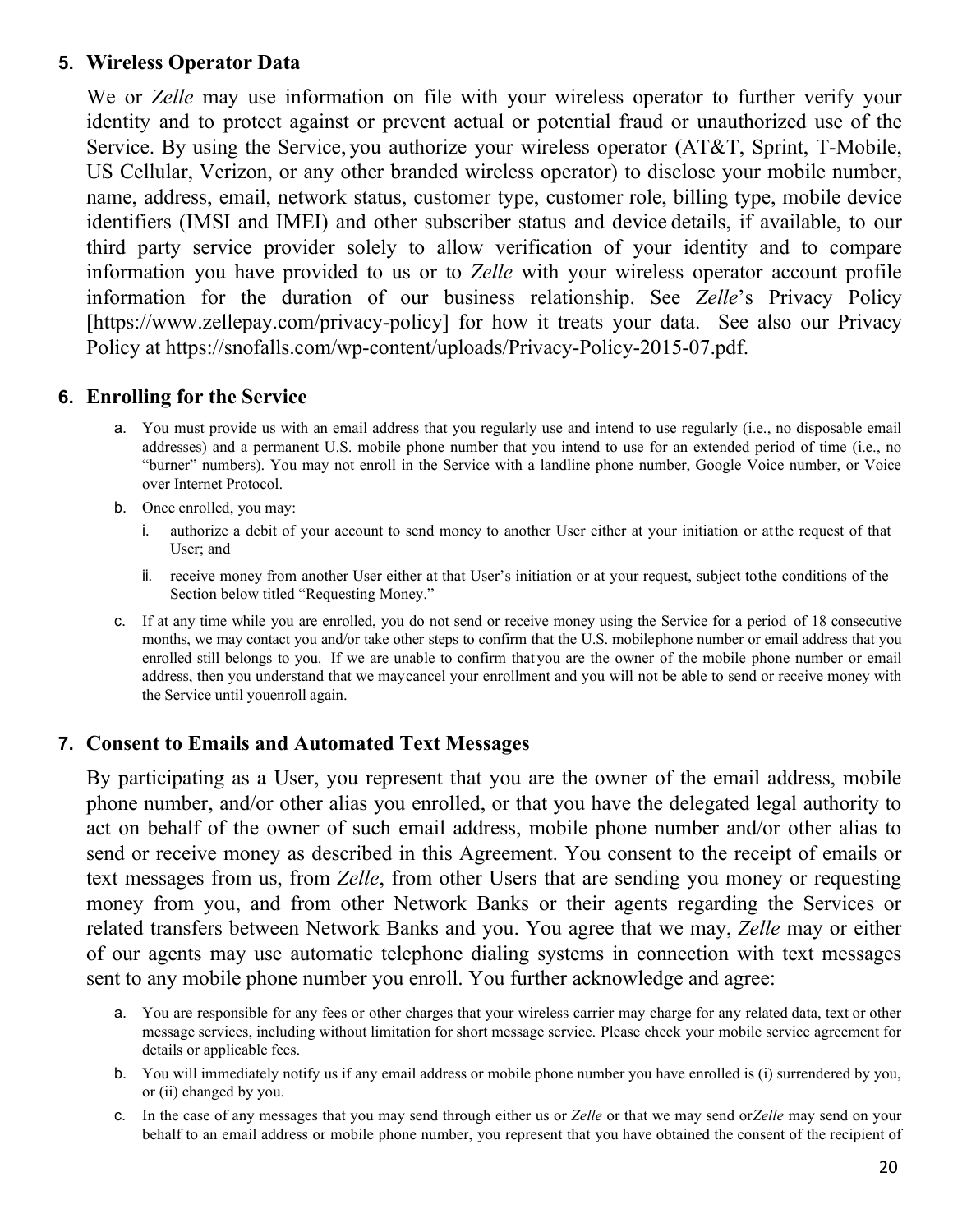such emails or automated text messages to send such emails or text messages to the recipient. You understand and agree that any emails or text messages that we send or that *Zelle* sends on your behalf may include your name.

d. To cancel text messaging from us, sent STOP to 20736. For help or information regarding text messaging send HELP to 20736 or contact our member services at  $\frac{info(@snofalls.com)}{info(@snofalls.com)}$  or (800) 243-7860. You expressly consent to receipt of a text message to confirm to "STOP" request.

### **8. Receiving Money; Money Transfers by Network Banks**

Once a User initiates a transfer of money to your email address or mobile phone number enrolled with the Service, you have no ability to stop the transfer. By using the Service, you agree and authorize us to initiate credit entries to the bank account you have enrolled.

Most transfers of money to you from other Users will occur within minutes. There may be other circumstances when the payment may take longer. For example, in order to protect you, us, *Zelle* and the other Network Banks*,* we may need or *Zelle* may need additional time to verify your identity or the identity of the person sending the money. We may also delay or block the transfer to prevent fraud or to meet our regulatory obligations. If we delay or block a payment that you have initiated through a request for money,we will notify you in accordance with your User preferences (i.e. email, push notification).

If you are receiving a payment from a business or government agency, your payment will be delivered in accordance with both this Agreement and the procedures of the business or government agency that is sending you the payment.

### **9. Sending Money; Debits by Network Banks**

You may send money to another User at your initiation or in response to that User's request for money. You understand that use of this Service by you shall at all times be subject to (i) this [*Agreement*], and (ii) your express authorization at the time of the transaction for us to initiate a debit entry to your bank account. You understand that when you send the payment, you will have no ability to stop it. You may only cancel a payment if the person to whom you sent the money has not yet enrolled in the Service. If the person you sent money to has already enrolled with *Zelle*, either in the *Zelle* mobile app or with a Network Bank, the money is sent directly to their bank account (except as otherwise provided below) and may not be canceled or revoked.

In most cases, when you are sending money to another User, the transfer will occur in minutes; however, there are circumstances when the payment may take longer. For example, in order to protect you, us, *Zelle* and the other Network Banks, we may need additional time to verify your identity or the identity of the person receiving the money. If you are sending money to someone who has not enrolled as a User with *Zelle*, either in the *Zelle* mobile app or with a Network Bank, they will receive a text or email notification instructing them on how to enroll to receive the money. You understand and acknowledge that a person to whom you are sending money and who is not enrolling as a User may fail to enroll with *Zelle*, or otherwise ignore the payment notification, and the transfer may not occur.

The money may also be delayed or the transfer may be blocked to prevent fraud or comply with regulatory requirements. If we delay or block a payment that you have initiated, we will notify you in accordance with your User preferences (i.e. email, push notification).

We have no control over the actions of other Users, other Network Banks or other financial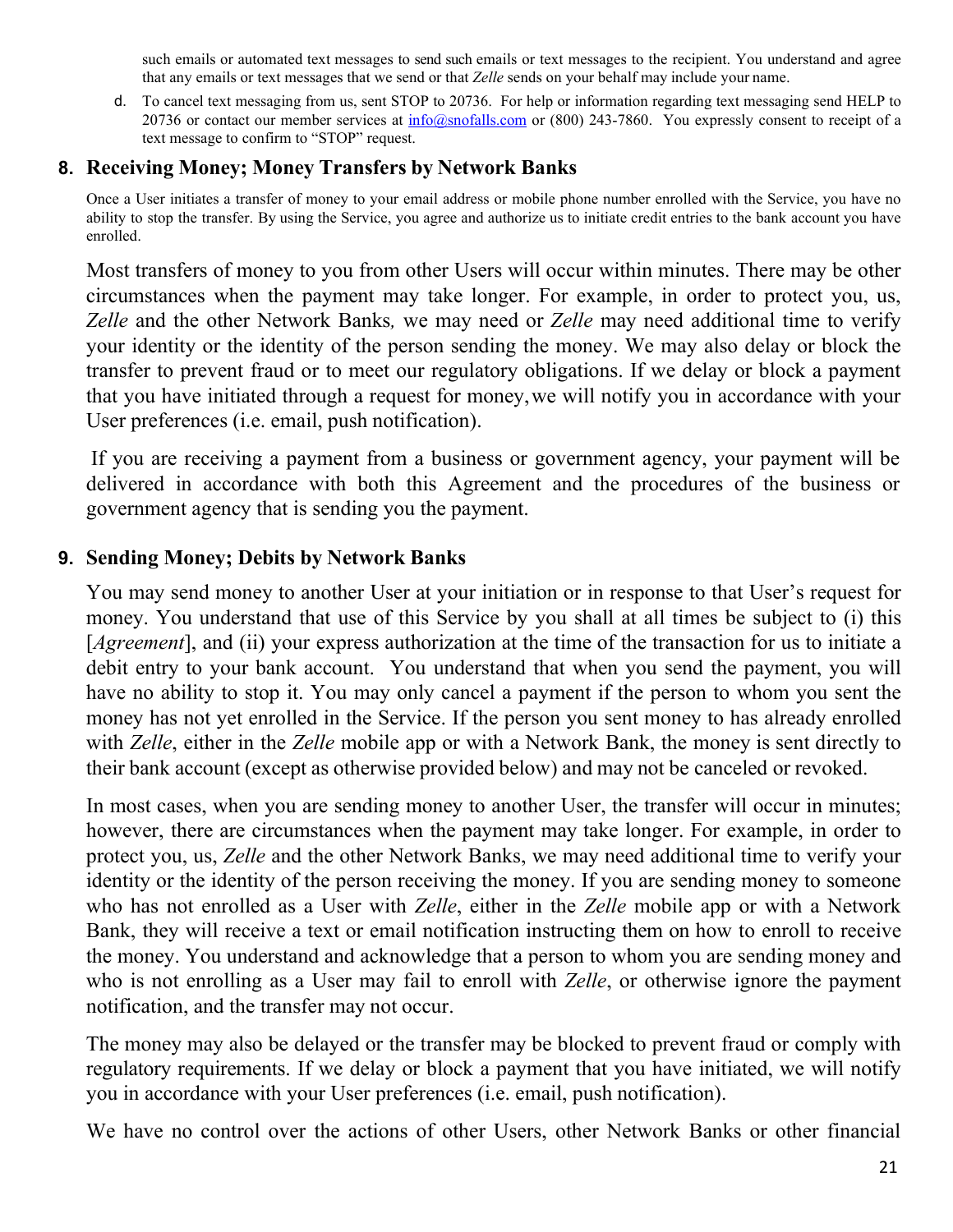institutions that could delay or prevent your money from being delivered to the intended User.

### **10.Liability**

Neither we nor *Zelle* shall have liability to you for any transfers of money, including without limitation, (i) any failure, through no fault of us or *Zelle* to complete a transaction in the correct amount, or (ii) any related losses or damages. Neither we nor *Zelle* shall be liable for any typos or keystroke errors that you may make when using the Service.

THE SERVICE IS INTENDED FOR SENDING MONEY TO FAMILY, FRIENDS AND OTHERS WHOM YOU TRUST. YOU SHOULD NOT USE *ZELLE* TO SEND MONEY TO PERSONS WITH WHOM YOU ARE NOT FAMILIAR OR YOU DO NOT TRUST. *ZELLE* DOES NOT OFFER A PROTECTION PROGRAM FOR AUTHORIZED PAYMENTS MADE THROUGH THE SERVICE (FOR EXAMPLE, IF YOU DO NOT RECEIVE THE GOODS OR SERVICES THAT YOU PAID FOR, OR THE GOODS OR SERVICES THAT YOU RECEIVED ARE DAMAGED OR ARE OTHERWISE NOT WHAT YOU EXPECTED).

### **11.Send Limits**

Maximum transaction limits and daily transaction limits may apply. Contact our member services at  $info(@snofalls.com$  or (800) 243-7860 for additional information.

### **12.Requesting Money**

You may request money from another User. You understand and acknowledge that Users to whom you send payment requests may reject or ignore your request. Neither we nor *Zelle*  guarantee that you will receive money from other Users by sending a payment request, or that you will receive the amount that you request. Neither we nor *Zelle* accept responsibility if the other User rejects or ignores your request, or sendsyou an amount that is less than you request. If a User ignores your request, we may decide or *Zelle* may decide, in our sole discretion, that we will not send a reminder or repeat request to that User.

By accepting this Agreement, you agree that you are not engaging in the business of debt collection by attempting to use the Service to request money for the payment or collection of an overdue or delinquent debt; to request money that is owed to another person; or to collect any amounts that are owed pursuant to a court order. You agree to indemnify, defend and hold harmless *Zelle*, its owners, directors, officers, agents and Network Banks from and against all claims, losses, expenses, damages and costs (including, but not limited to, direct, incidental, consequential, exemplary and indirect damages), and reasonable attorney's fees, resulting from or arising out of any request for money that you send that is related to overdue or delinquent amounts.

You agree to receive money requests from other Users, and to only send requests for legitimate and lawful purposes. Requests for money are solely between the sender and recipient and are not reviewed or verified by us or by *Zelle*. Neither we nor *Zelle* assume responsibility for the accuracy or legality of such requests and do not act as a debt collector on your behalf or on behalf of the sender of a request for money.

We reserve the right, but assume no obligation, to terminate your ability to send requests for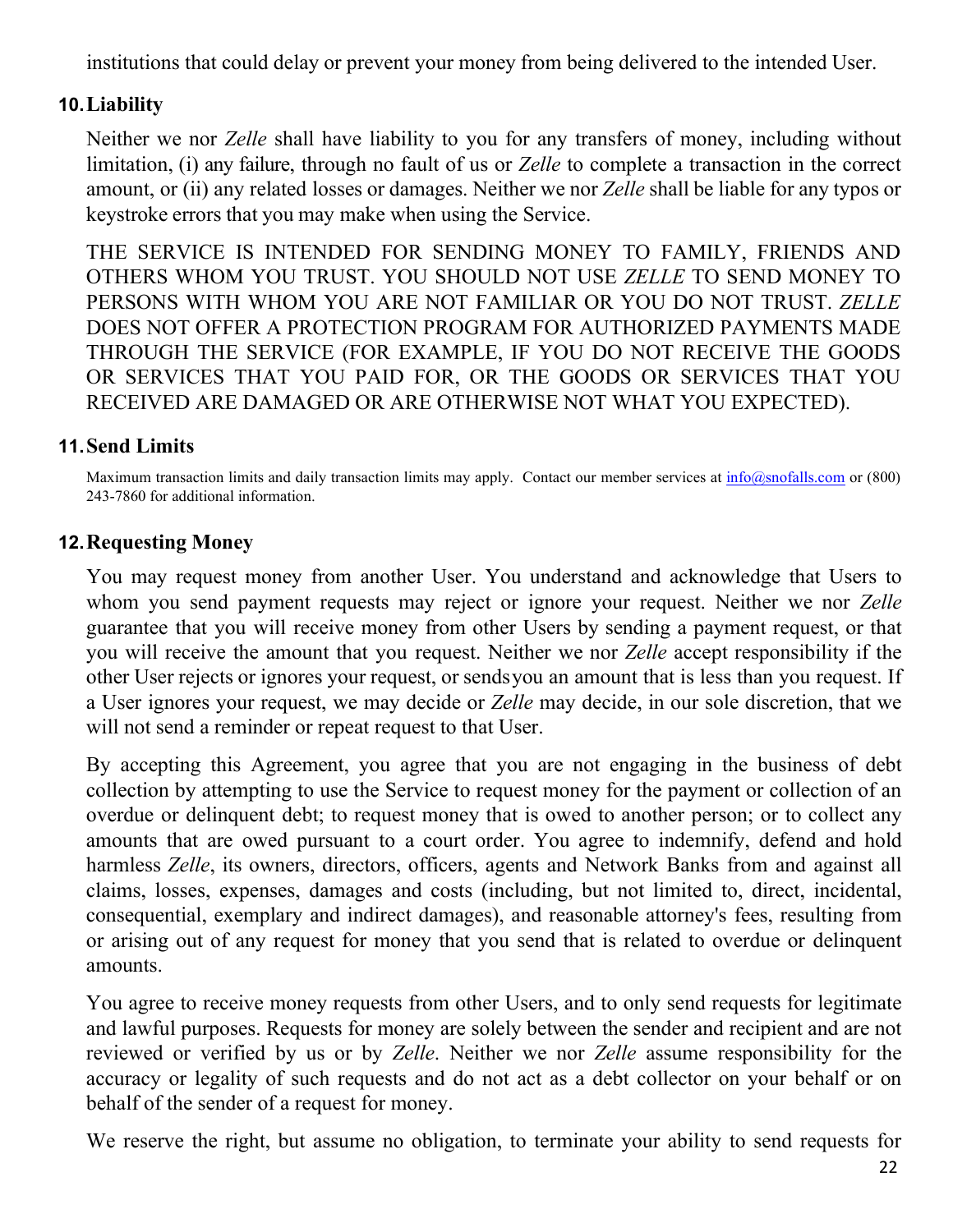money in general, or to specific recipients, if we deem such requests to be potentially unlawful, abusive, offensive or unwelcome by the recipient.

#### **13.Transaction Errors**

We shall have no liability to you for any transfers of money, including without limitation, (i) any failure, through no fault of us or *Zelle* to complete a transaction in the correct amount, or (ii) any related losses or damages. Neither we nor *Zelle* shall be liable for any typos or keystroke errors that you may make when using the Service.

THE SERVICE IS INTENDED FOR SENDING MONEY TO FAMILY, FRIENDS AND OTHERS WHOM YOU TRUST. YOU SHOULD NOT USE *ZELLE* TO SEND MONEY TO PERSONS WITH WHOM YOU ARE NOT FAMILIAR OR YOU DO NOT TRUST. *ZELLE* DOES NOT OFFER A PROTECTION PROGRAM FOR AUTHORIZED PAYMENTS MADE THROUGH THE SERVICE (FOR EXAMPLE, IF YOU DO NOT RECEIVE THE GOODS OR SERVICES THAT YOU PAID FOR, OR THE GOODS OR SERVICES THAT YOU RECEIVED ARE DAMAGED OR ARE OTHERWISE NOT WHAT YOU EXPECTED).

### **14.Your Liability for Unauthorized Transfers**

[User shall](https://www.lawinsider.com/clause/unauthorized-access) take reasonable steps to prevent unauthorized access to the Service, including without limitation by protecting its passwords and other log-in information. User shall notify us immediately of any known or suspected unauthorized use of the Service or breach of its security and shall use best efforts to stop said breach.

### **15.Liability for Failure to Complete Transfers**

We shall have no liability to you for any failure, through no fault of us, to complete a transaction in its entirety. Users are provided with transaction confirmation alerts upon successful completion of each transaction.

#### **16.Fees**

You are responsible for any fees or other charges that your wireless carrier may charge for any related data, text or other message services, including without limitation for short message service. Please check your mobile service agreement for details or applicable fees.

### **17.Use of Our On-line Banking Site and/or Mobile App**

You agree to access this website and/or mobile app in compliance with our *Online/Mobile Access Terms & Conditions*, which are available at [https://snofalls.com/wp](https://snofalls.com/wp-content/uploads/SFCU_OnlineAccessBillPayTerms.pdf)[content/uploads/SFCU\\_OnlineAccessBillPayTerms.pdf](https://snofalls.com/wp-content/uploads/SFCU_OnlineAccessBillPayTerms.pdf) and incorporated into and made part of this Agreement by this reference.

### **18.Cancellation of the Service**

Upon cancellation of the Service, this Agreement will be hereby terminated and of no further force or effect.

### **19.Right to Terminate Access**

Your use of the Service must, at all times, be in accordance with all applicable local, state or federal laws, regulations, rules, orders and other requirements, now or hereafter in effect. We may suspend your Service (or any portion thereof) without liability if: (i) We reasonably believe that the Service is being used in violation of these terms and conditions; (ii) We are required by any laws to suspend the Service; or (iii) we reasonably believe that the suspension of the Service is required.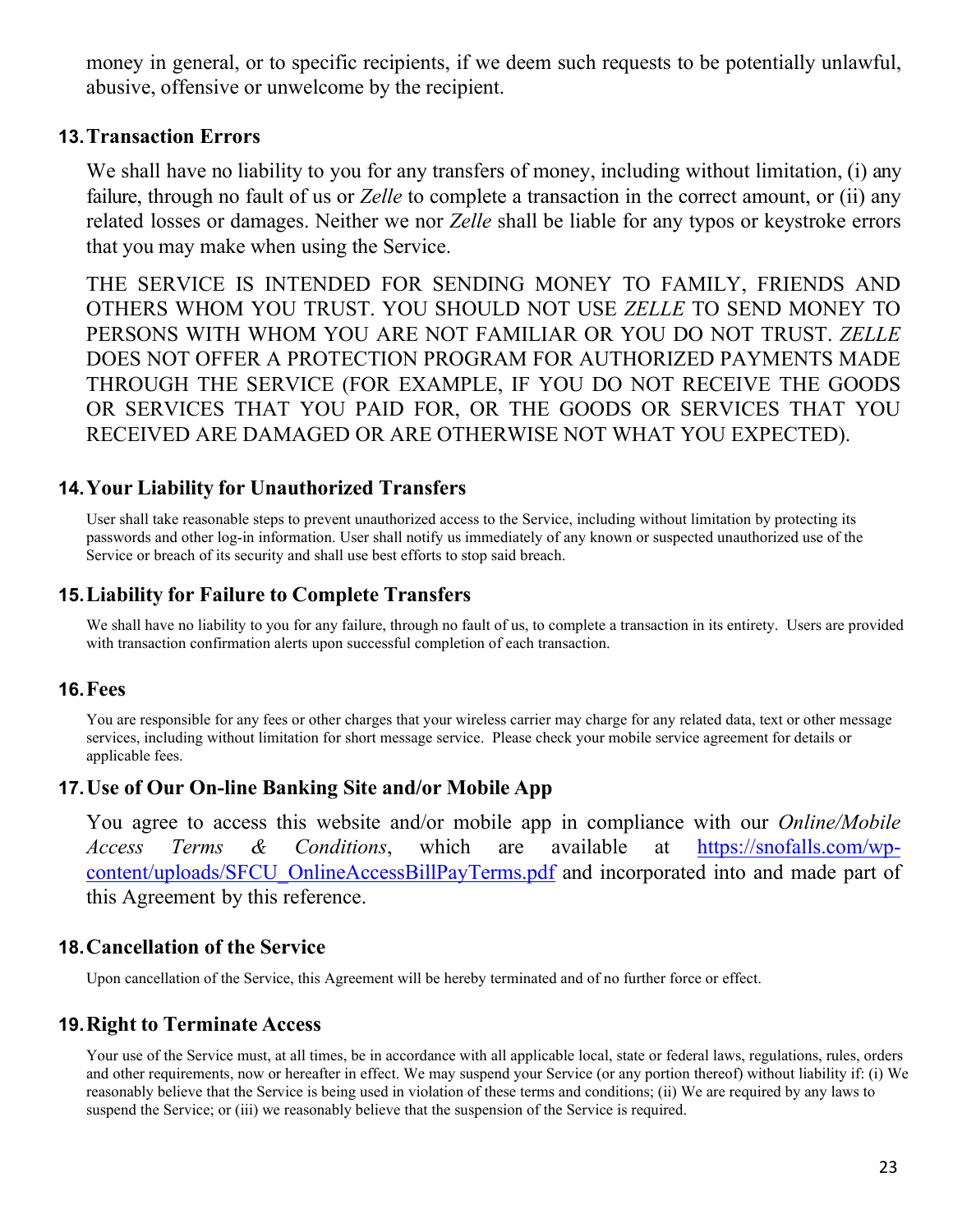### **20.Disclaimer of Warranties**

EXCEPT AS OTHERWISE PROVIDED HEREIN, AND SUBJECT TO APPLICABLE LAW, *ZELLE* MAKES NO EXPRESS OR IMPLIED WARRANTIES, REPRESENTATIONS OR ENDORSEMENTS WHATSOEVER WITH RESPECT TO THE SERVICE. *ZELLE* EXPRESSLY DISCLAIMS ALL WARRANTIES OF ANY KIND, EXPRESS, IMPLIED, STATUTORY OR OTHERWISE, INCLUDING, BUT NOT LIMITED TO, IMPLIED WARRANTIES OF MERCHANTABILITY, FITNESS FOR A PARTICULAR PURPOSE, TITLE AND NON-INFRINGEMENT, WITH REGARD TO THE SERVICE DESCRIBED OR PROVIDED. *ZELLE* DOES NOT WARRANT THAT THE SERVICE WILL BE UNINTERRUPTED, TIMELY,SECURE OR ERROR-FREE, OR THAT DEFECTS WILL BE CORRECTED. THE SERVICES ARE PROVIDED ON AN "AS IS" AND "AS AVAILABLE" BASIS.

### **21.Limitation of Liability**

EXCEPT AS OTHERWISE PROVIDED HEREIN AND SUBJECT TO APPLICABLE LAW, IN NO EVENT WILL *ZELLE*, ITS OWNERS, DIRECTORS, OFFICERS, AGENTS OR NETWORK BANKS BE LIABLE FOR ANY DAMAGES WHATSOEVER, INCLUDING, BUT NOT LIMITED TO ANY DIRECT, INCIDENTAL, CONSEQUENTIAL, SPECIAL, EXEMPLARY OR OTHER INDIRECT DAMAGES ARISING OUT OF (I) ANY TRANSACTION CONDUCTED THROUGH OR FACILITATED BY THE SERVICE; (II) ANY CLAIM ATTRIBUTABLE TO ERRORS, OMISSIONS, OR OTHER INACCURACIES IN THE SERVICES DESCRIBED OR PROVIDED; (III) UNAUTHORIZED ACCESS TO OR ALTERATION OF YOUR TRANSMISSIONS OR DATA; OR (IV) ANY OTHER MATTER RELATING TO THE SERVICES DESCRIBED OR PROVIDED, EVEN IF *ZELLE* HAS BEEN ADVISED OF THE POSSIBILITY OF SUCH DAMAGES. IF YOU ARE DISSATISFIED WITH *ZELLE*'S SERVICE OR WITH THE TERMS OF THIS [*AGREEMENT*], YOUR SOLE AND EXCLUSIVE REMEDY IS TO DISCONTINUE USING THE SERVICE.

IN THOSE STATES WHERE THE EXCLUSION OR LIMITATION OF LIABILITY FOR CONSEQUENTIAL OR INCIDENTAL DAMAGES MAY NOT APPLY, ANY LIABILITY OF *ZELLE*, ITS OWNERS, DIRECTORS, OFFICERS AND AGENTS OR THE NETWORK BANKS LIABILITY IN THOSE STATES IS LIMITED AND WARRANTIES ARE EXCLUDED TO THE GREATEST EXTENT PERMITTED BY LAW, BUT SHALL, IN NO EVENT, EXCEED ONE HUNDRED DOLLARS (\$100.00).

### **22.Indemnification**

You acknowledge and agree that you are personally responsible for your conduct while using the Service,and except as otherwise provided in this Agreement, you agree to indemnify, defend and hold harmless *Zelle*, its owners, directors, officers, agents and Network Banks from and against all claims, losses, expenses, damages and costs (including, but not limited to, direct, incidental, consequential, exemplary and indirect damages), and reasonable attorneys' fees, resulting from or arising out of your use, misuse, errors, or inability to use the Service, or any violation by you of the terms of this Agreement.